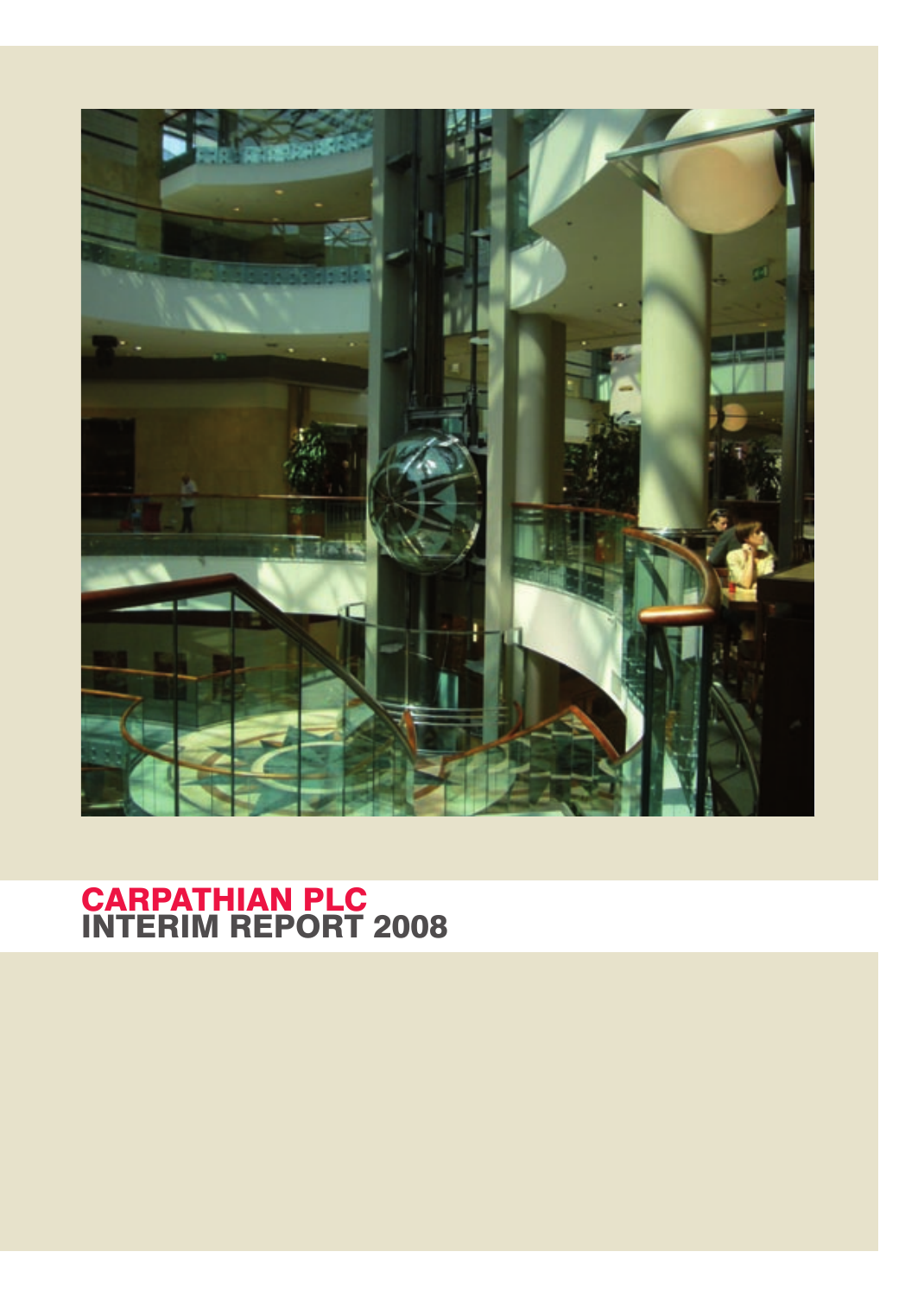**CORPORATE STATEMENT**

**Carpathian PLC** ("CPT") is an AIM listed company formed for the purpose of investing in commercial retail property assets in Central and Eastern Europe.

- **01 financial highlights**
- **02 chairman's statement**
- **04 property investment adviser's report**
- **11 unaudited consolidated 14 unaudited consolidated cash income statement**
- **12 unaudited consolidated 15 notes to the unaudited**
- **statement of changes in equity consolidated financial 13 UNAUDITED CONSOLIDATED<br>13 UNAUDITED CONSOLIDATED** 
	- **balance SHEET**
	- **flow statement**
- 
- **statements**
- **20 directors, officers and advisers**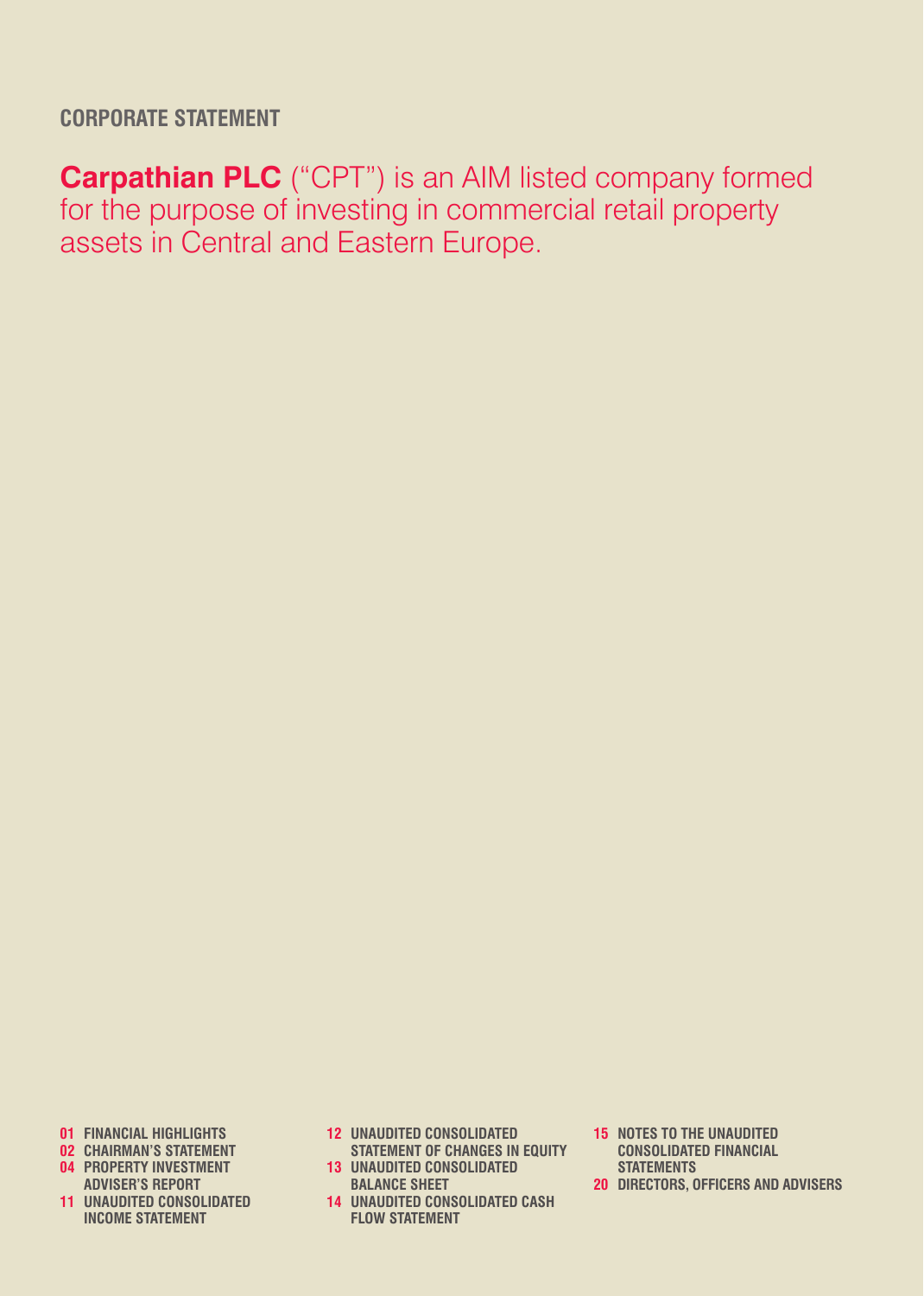## **financial Highlights**

- **→** Net rental and related income increased to £16.39 million (six months to 30 June 2007:  $£11.11$  million) – up 47.5%
- $\rightarrow$  Net profit before tax for the period increased to £8.44 million (six months to 30 June 2007:  $£7.16$  million) – up 17.9%
- $\rightarrow$  Profit for the period is £5.91 million (six months to 30 June 2007: £5.98 million) – down 1.2%
- $\rightarrow$  Earnings per share 3.7 pence (six months to 30 June 2007: 3.7 pence)
- $\rightarrow$  Interim dividend of 2 pence per share (six months to 30 June 2007: 3.33 pence) and new total dividend objective of 5 pence per share for the year\*
- $\rightarrow$  Net Asset Value per share is 133.8 pence (30 June 2007: 112.4 pence) – up 19%
- → Adjusted Net Asset Value\*\* per share is 147.8 pence (30 June 2007: 119.7 pence) – up 23.5%
- $\rightarrow$  Severed final links with Dawnay, Day Group, successful change of Company name and transfer of PanTerra into a new company now named Carpathian Asset Management

- \* This should not be construed as a profit forecast.
- \*\* Adjusted NAV excludes goodwill and deferred tax on property valuations.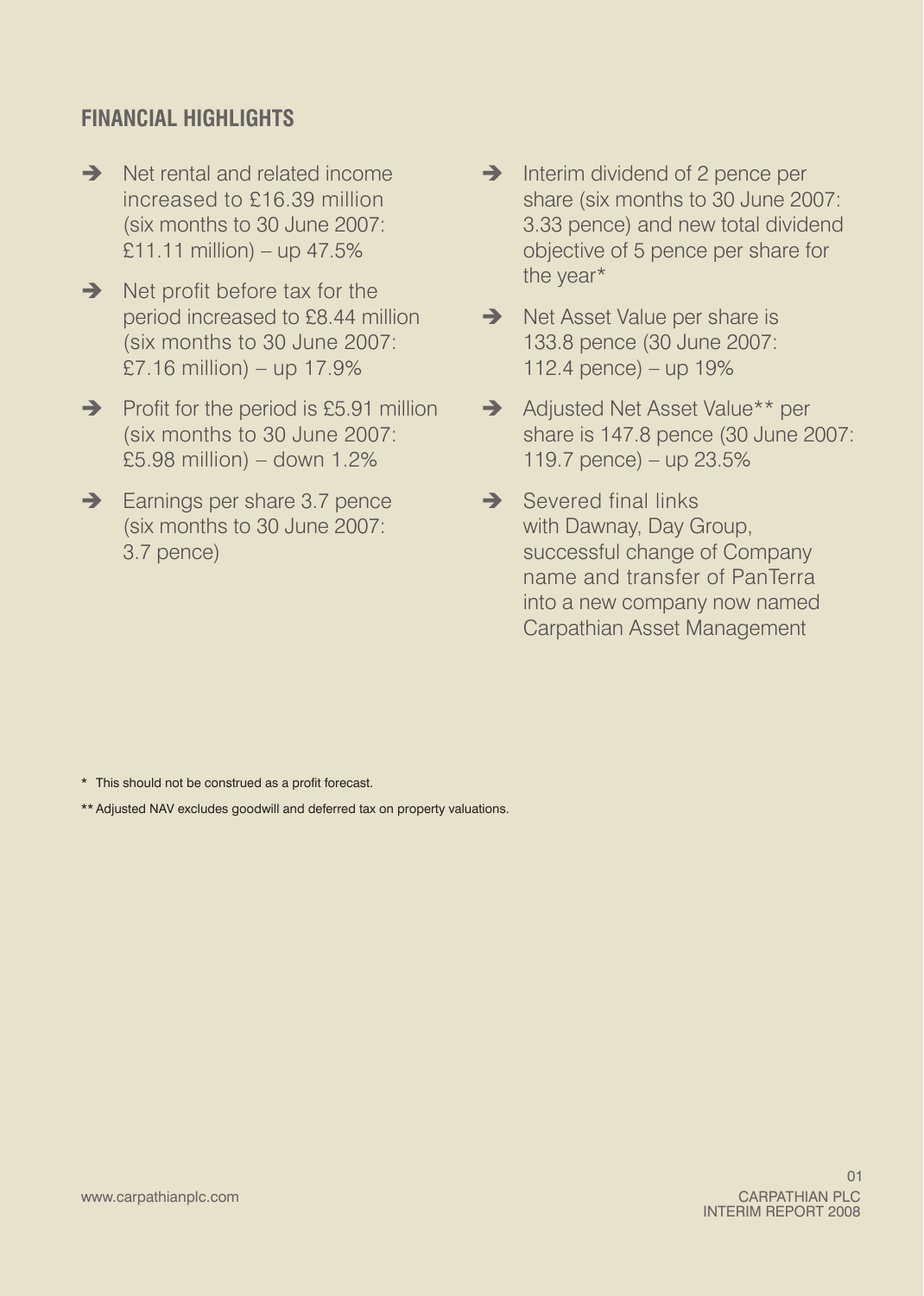### **CHAIRMAN'S STATEMENT**

As I indicated in our last Annual Report published in May, the global economy and especially the financial and property markets of US and Western Europe continue to show unprecedented turbulence which is expected to continue throughout 2009.

This inflationary and growth pressure in Western Europe is likely to slow the prospects of Central and Eastern Europe ("CEE") in 2009. However, the forecasted Real GDP growth in CEE of 4.3% for 2009 will still substantially exceed the Eurozone average of 1.2% for 2009\*. Our view is that the domestic consumer and retail markets of CEE countries have further potential to grow compared to their Western European competitors. While some countries could underperform within the CEE, the Company has the flexibility to further diversify.

In our view the CEE property markets' relative size and its attractive performance to date has meant that yields and property valuations have not changed as dramatically compared with Western Europe.

While these macro trends require our constant attention we also had to focus on the relationship that Dawnay, Day International ("DDI") had with our advisers, Dawnay, Day PanTerra ("PanTerra"). DDI was not able to provide satisfactory guarantees as to the liquidity and future of PanTerra, as a result, the Board of Carpathian and the minority shareholders of PanTerra bought from the administrators this business in its entirety. I am pleased to report that the former PanTerra team was successfully transferred into a new company now named Carpathian Asset Management and this initiative was achieved within 20 days. The Board and I feel confident that this new vehicle will be more economical and stable for our shareholders.

You will know the Company has changed its name to Carpathian PLC; with the purchase of the management company and the resignation of Peter Klimt, we have severed all ties and have no further operational or financial relationships with Dawnay, Day Group.

#### **Financial Results**

During the first half of the year, the Company made good progress increasing its net rental and related income by 47.5% and net profit before tax by 17.9% as compared with results of the six months to 30 June 2007. As a

result, the earnings per share achieved for the period is 3.7 pence based on a 40% increase in the weighted average number of shares of approximately 229 million from 162 million.

### **DIVIDENDS**

During this period of global uncertainty over the future of financial markets, we are determined to concentrate additional resources on the management of liabilities, liquidity and risk as a priority. Given today's uncertainties and the Interfruct default, the Board has decided to rebase its dividend policy and declares a 2 pence per share interim dividend from the 3.7 pence earnings per share for the period with a final dividend expected to be not less than 3 pence making a total of 5 pence for the year\*\*. The Board and I consider this as a prudent move in this most uncertain of times. The interim dividend will be paid on 7 November 2008 to all shareholders on the register at the close of 10 October 2008.

#### **Property Portfolio**

At the end of August this year, we received the disappointing news that our largest tenant, Interfruct, a cash and carry retailer, was in default by virtue of non payment. Last year these properties contributed approximately £1.36 million or 8% of the total Company profit after tax. We took swift steps to commence a restructuring of the mortgage debt and appointed Cushman & Wakefield to restructure the underlying property portfolio. Our priority is to minimise the loss of income to our shareholders. You will be notified immediately of any further developments.

Overall, the rest of the investment portfolio provided a very stable income, with rent collections above 95% to date and vacancy rate below 6%.

We have also made good progress on our developments, especially in Riga (Latvia), Arad and Cluj Napoca (Romania). In Riga, we secured construction financing of £51.2 million in April this year and pre-lettings are over 50%. In Arad, a construction facility of £50 million was signed in August, with pre-lettings around 40%, while in Clui Napoca pre-lettings are also around 50%.

At the property portfolio level, the Company's focus remains unchanged to deliver income and capital growth through realisations and active implementation of asset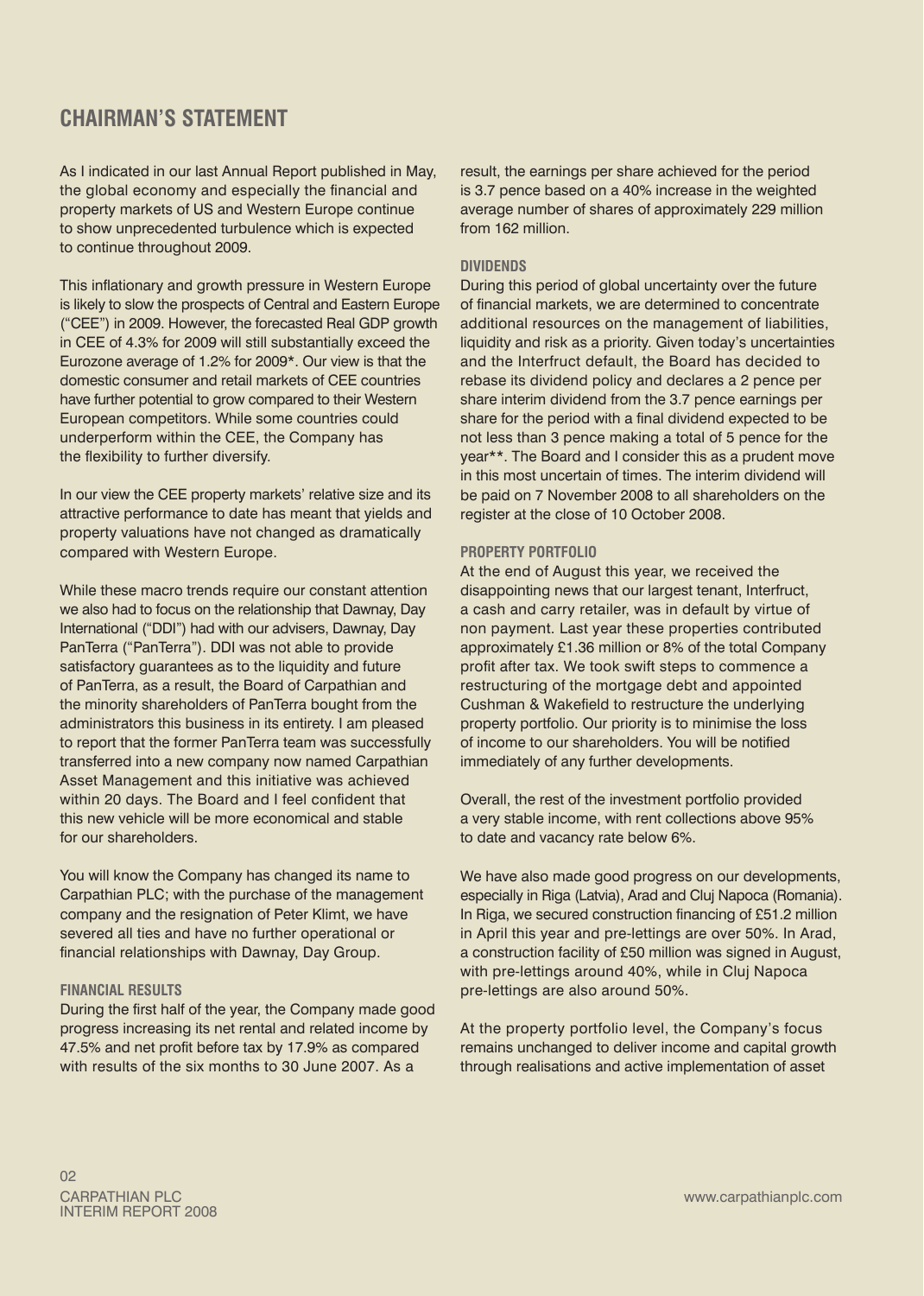



management and development plans. In total we have secured new debt in the total amount of £133.6 million this year and are also in active negotiations with banks to refinance debt of £64.7 million (including Interfruct) expiring before the year end. The investment portfolio has an overall debt level of 63% which is well below valuation thresholds set by the individual financing banks.

#### **Outlook**

It gives me great pleasure to announce that we feel sufficiently established to provide greater transparency and liquidity by gaining permission to enter the main market of the London Stock Exchange and change the Company's presentational currency to Euros before the end of 2008, subject to shareholder approval. During this time we also plan to appoint two further Non‑executive Directors to complement the Board's present composition with further expertise in the field of property and accountancy.

The Company's success relies upon a continued focus on delivering a stable property portfolio performance, thorough management of liabilities and liquidity particularly under these present market conditions. The Board and I are confident that the underlying

portfolio has the right characteristics to deliver attractive income and value over the coming years. With the new ownership structure of our experienced property advisory team, a more stable and economic platform has been created to the benefit of our shareholders.

Finally I would like to thank you, our shareholders, for being so supportive over a time of much change. Also I thank everybody in Carpathian Asset Management for their loyalty and total dedication to Carpathian PLC.

**RUPERT COTTRELL CHAIRMAN** 29 September 2008

\* (Source: International Monetary Fund).

\*\* This should not be construed as a profit forecast.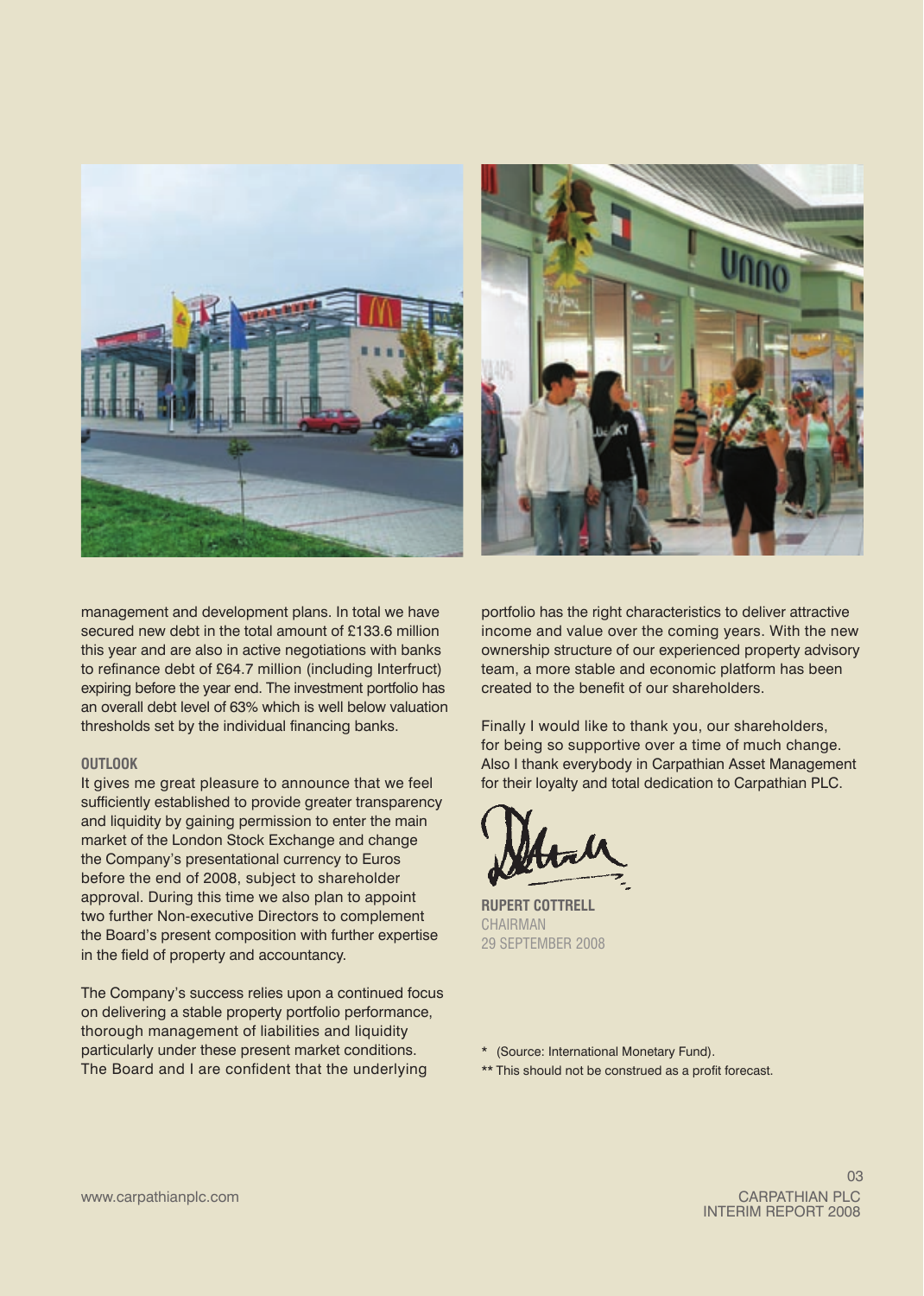## **Property Investment AdvisEr's Report**

### **Transactions during the period** Acquisitions

By the end of 2007, the Company achieved its stated aim substantially to invest or commit its equity ahead of its target date of December 2008. As a result, the Company has not conducted any significant acquisitions in 2008.

As scheduled, the Company invested the previously committed £0.4 million to purchase the final phase of the suburban Warsaw retail project, Marina Mokotow.

Overall a cost of approximately £0.4 million has been recognised as abortive project costs over the period for potential smaller transactions, where the Company either withdrew from negotiations during the due diligence process or has stopped the process pending an improvement of terms.

### **SALES**

In 2008 the Company had intended to start its regular activity of asset trading to realise value for its shareholders. The advent of the global credit crunch has caused the Company to refine this strategy and to be highly selective in identifying assets that demonstrate the greatest liquidity or unlocking of relative equity performance opportunities.

As a result, two investments have been placed on the market for sale:

- $\rightarrow$  the first, Varyada Shopping Centre, Karlovy Vary, Czech Republic has received strong responses from a number of investors. Due diligence is currently being undertaken by the selected bidder; and
- $\rightarrow$  the second, Babilonas Shopping Centre, in Panevezys, Lithuania is in early stages of marketing.

Off market approaches are currently being received from investors and such enquiries will be, as a matter of course, pursued to explore potential pricing and sale benefits.

#### DERT FINANCING

During the period, we have also completed three debt-financing transactions, out of which one is an investment loan, while the remaining two are construction facilities.

The first was completed in Croatia in March 2008, following the agreement to the Agrokor supermarket sale and lease back. At the very end of 2007, the anticipated debt facility was subsequently signed with Erste Bank of Austria. This loan was for £32.4 million, for a term of three years.

The second financing completed in June 2008 was for the construction of the Galleria Patollo, in Riga, Latvia in the amount of £51.2 million and the first instalment drawn down since from Nordea bank. This facility was used to refinance an existing smaller Hansabank loan and will cover all future remaining construction and running costs necessary for the current phase of the project.

The third financing completed in July 2008 for the construction of the Atrium Shopping Centre, in Arad, Romania was agreed and signed with MKB of Hungary in August, 2008. This facility is for approximately £50 million and covers a refinance of the development site loan plus all future project costs.

Also during the period, the final tranche of debt was drawn down in respect of the Marina Mokotow asset. This was a further amount of £1.7 million plus a VAT facility of £0.56 million.

**Asset management and development activities** Noteworthy events during the period include:

In the Osowa Centre, Gdansk, Poland, the reconfiguration of the mall has been completed on schedule and the new units have been handed over to the new tenants. It is anticipated that the units will be trading by 1 November 2008. The net rental increase will be approximately £62,000 p.a. at a capital cost of £290,000. Meanwhile 26 existing leases were due to expire in 2008 out of which 25 have already been settled with either the existing or replacement retailers.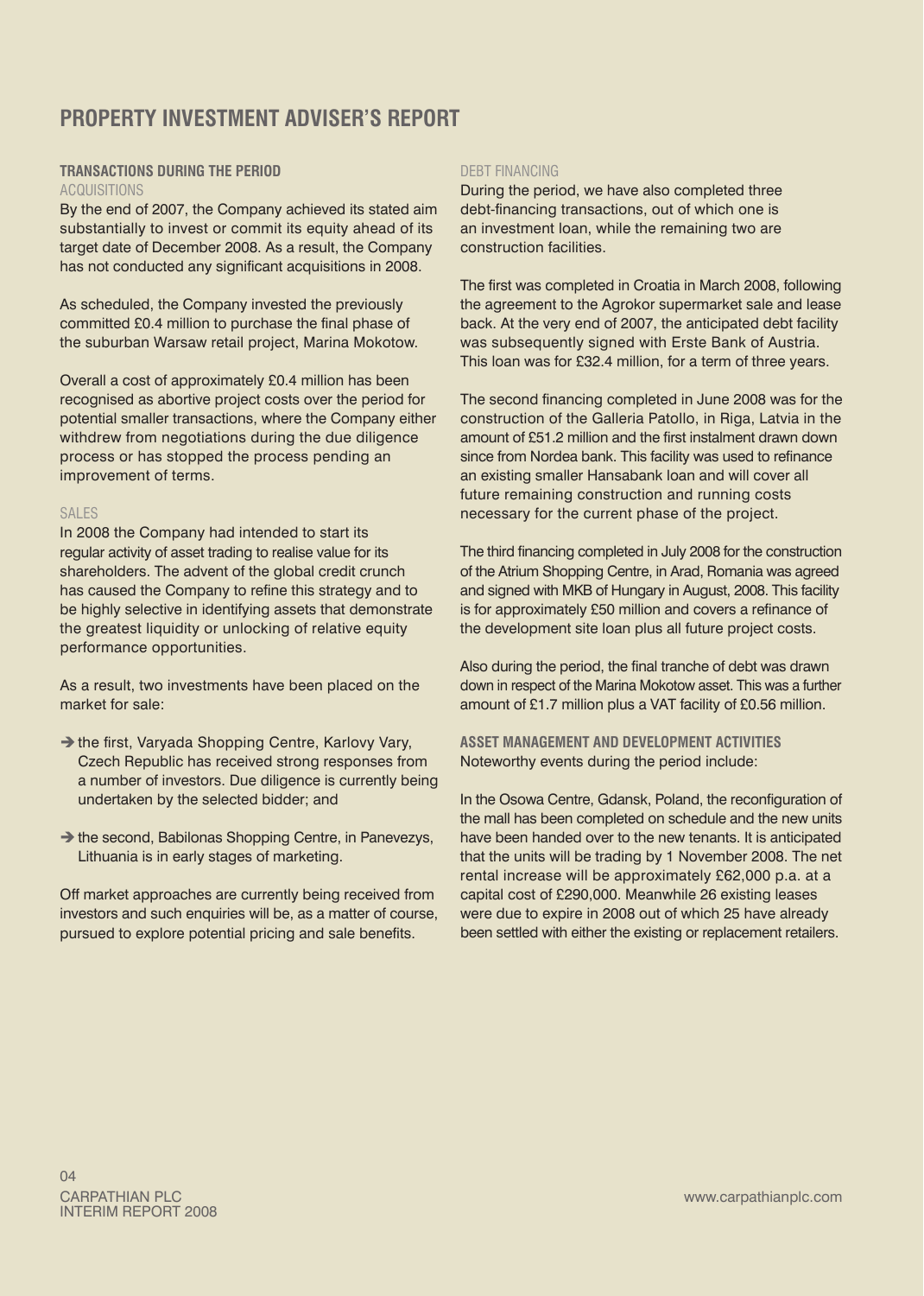

On another investment property, the Company has allocated approximately £1.9 million to the potential acquisition of a strategic adjoining ownership property. Subject to successful negotiations, the closing of this transaction would be before the end of the year.

The refurbishment of Sopron Plaza, Sopron, Hungary, a ten year old building, is planned for 2009. A project manager has been appointed and works are anticipated to commence in early 2009. The refurbished centre is expected to draw new retailers and customers and the completion of works is expected to be in early 2010. Additional demand for retail space has been identified in excess of 200 sq m. CBA, the anchor food retailer in the shopping centre renewed its lease for an additional ten years and has also expanded its operations by approximately 800 sq m or above 20% of its present floor area. Additionally, this tenant is expected to launch its second CBA Premier brand unit in Hungary in Sopron Plaza.

The first CBA Premier branded store in Hungary opened in June in Savaria Plaza, Szombathely, with 2,000 sq m floor space. It is trading well above expectations with a turnover of over £400,000 per month. As a result, pedestrian flows increased by 300%, two new retailers signed new five year leases with further interest from other retailers in excess of 400 sq m.

In Pecs Plaza (Pecs, Hungary), the present supermarket's lease (Match) expiries next year and CBA expressed interest to open its Premier brand on site. In addition, there is retailer demand to occupy space on five year leases.

After the period end in August 2008 the Company decided to terminate its lease agreements with Interfruct, a cash and carry retailer, the largest tenant of the Company due to default by non payment of two months rent, following discussions with SCD Holding, the parent company. There were 21 retail and 2 warehouse units leased to Interfruct, which can be found in almost all major cities of Hungary. The properties are mostly located on arterial roads at the edge of cities in the main commercial zones or popular shopping destinations across the country.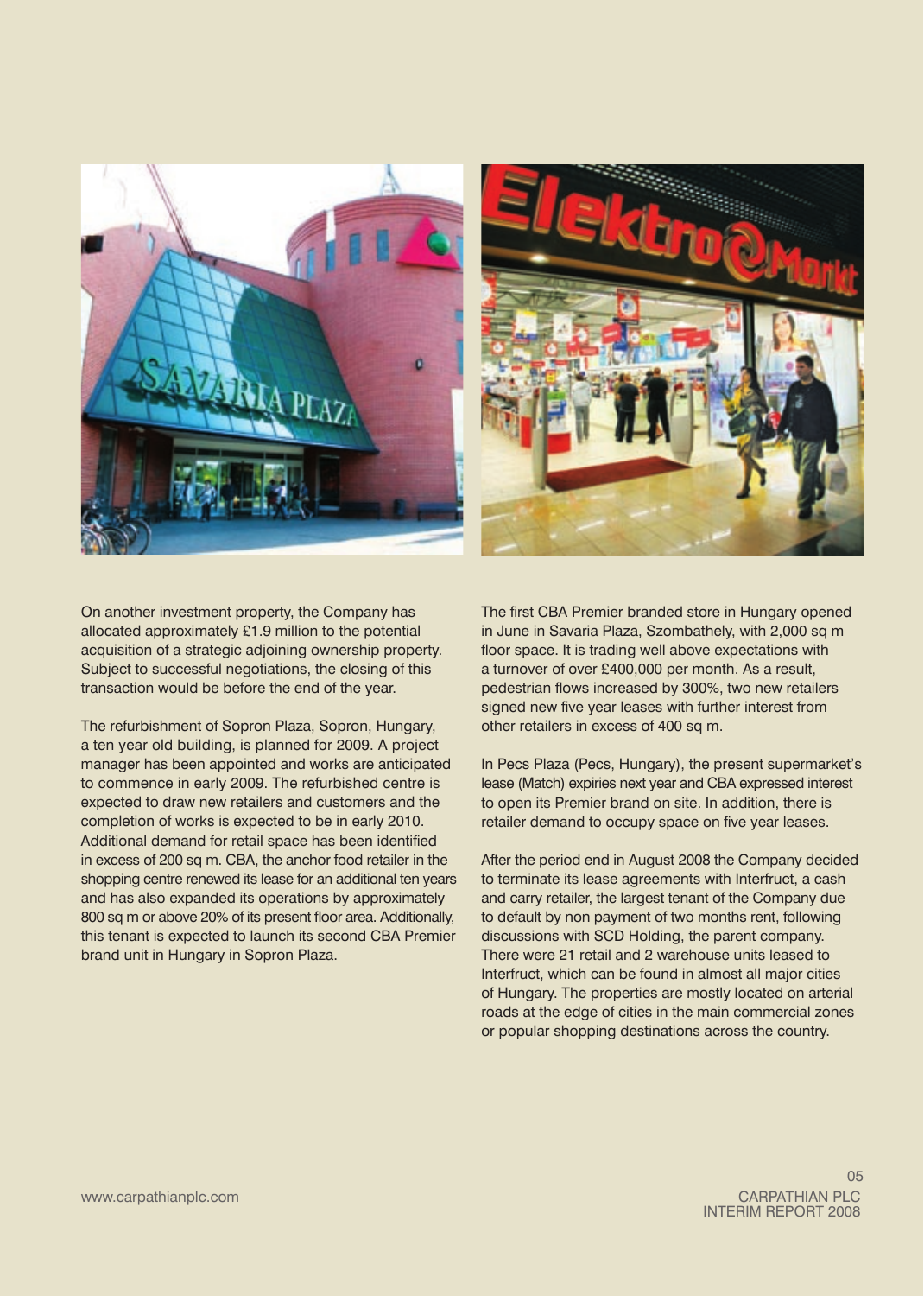## **Property Investment AdvisEr's Report continued**

**Asset management and development activities continued** The annualised rent roll of Interfruct was approximately £5.36 million representing approximately 14% of the annualised rent roll of the Company. In 2007, these properties contributed approximately £1.36 million or 8% of the total Company profit after tax. The Company has taken swift steps to restructure its mortgage debt provided by Anglo Irish Asset Finance and engaged Cushman & Wakefield to review the best possible future of the portfolio whether it is in the form of sale or re-letting.

The Company's priority is to minimise the loss of income within the period of approximately eleven months covered by the tenant's on demand bank guarantee. The £5.1 million bank guarantee provided by one of Interfruct's financing banks has been partly drawn and the drawdown notice for the remaining approximately €4 million of the bank guarantee has been served upon the bank very recently. The Company will provide updates immediately of any further development on any matters relating to Interfruct as they arise.

Apart from meeting the requirements to draw on the construction facility for the Galleria Patallo in Riga, Latvia, pre‑leasing is progressing very well of which 52% of the GLA has now been signed up. Brands secured so far include Esprit. Marc O'polo, Diesel, Jules, Daniel Hechter, Initimissimi and Escada Children. Heads of terms have been agreed for a further 13% and advanced negotiations are in hand with a food store which would take lettings to 70%.

In Arad, Romania, the main construction of the 29,000 sq m GLA retail and entertainment centre in Arad commenced in September 2008 with the appointment of the main general contractor, Arcadom. Lease commitments total approximately 40% of GLA including among others multinational companies such as Cinema City, Billa, Leonardo, Kenvelo, Deichmann, Reserved and Cropp Town which together with units committed or in negotiation bring the total to 60% GLA.

In Cluj Napoca, Romania, this 33,000 sq m GLA city centre located scheme is progressing well with 30% of the retail space secured and with heads of terms bringing the total agreed to 50%. Negotiations are progressing for the hotel together with an encouraging level of interest being shown for the office element driven by the success of the City in attracting expanding high quality international businesses.

Difficult market conditions are being widely experienced by developers in Romania reconciling the recent impact of substantial construction cost inflation against the current reduced investment market liquidity and its potential effect on future investment exit value. The Company is not immune to these issues and is mitigating risk wherever possible through:

- $\rightarrow$  pressing to a significant stage of pre-leasing before commencement;
- $\rightarrow$  signing full debt requirement bank facilities before commencement;
- $\rightarrow$  reviewing all design and cost factors to reduce total cost; and
- $\rightarrow$  appointing leading general contractors in the local market under fixed or capped cost contract terms.

The projects in Baia Mare and Satu Mare are subject to ongoing design, cost and pre‑leasing discussions before committing to the final form.

#### **Portfolio Summary**

The total lettable area of the investment portfolio is 392,486 sq m. The portfolio's vacancy rate is approximately 6% which includes strategic vacancies, before taking into account the Interfruct termination representing 24% of total GLA.

The weighted average lease length of the investment portfolio is 3.8 years.

Rent collections of the investment portfolio (excluding Interfruct) were above 95% (to 30 June 2008), which we consider very positive.

In respect of the existing investment portfolio, a total potential developable area has been identified in excess of 80,000 sq m. The phased realisation of this potential is expected to be subject to approvals and planning permits from local authorities which is expected to take place within the next one to three years.

On pages 7 and 8 there is a detailed breakdown of the properties and projects owned by the Company showing acquisition costs, valuations and yields for 2007 by the independent valuer DTZ.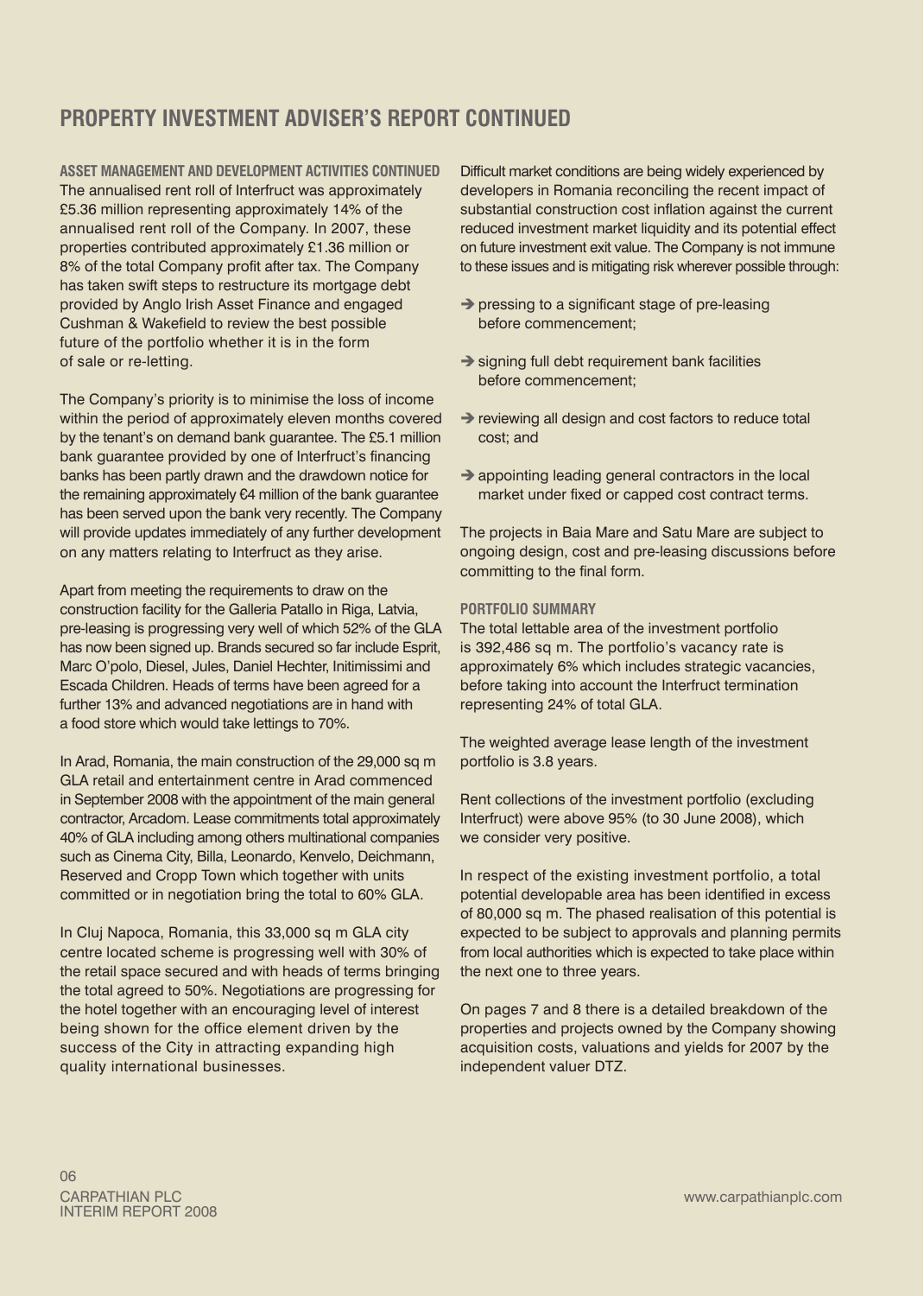



### Investment properties

| Country                                        | Property                                                                                                                                | Gross<br>lettable<br>area<br>$(sq \, m)$ | Number<br>of units       | Purchase<br>price<br>(Em)    | Value*<br>E(m)               | <b>Bank</b><br>loan<br>E(m) | LTV                      |
|------------------------------------------------|-----------------------------------------------------------------------------------------------------------------------------------------|------------------------------------------|--------------------------|------------------------------|------------------------------|-----------------------------|--------------------------|
| Croatia                                        | Agrokor portfolio: 6 properties                                                                                                         | 30,221                                   | 6                        | 40.7                         | 45.1                         | 31.7                        | 70%                      |
| Croatia total                                  |                                                                                                                                         | 30,221                                   | 6                        | 40.7                         | 45.1                         | 31.7                        |                          |
| <b>Czech Republic</b><br><b>Czech Republic</b> | Varyada Shopping Centre<br>MID portfolio: 2 properties                                                                                  | 18,437<br>25,948                         | 80<br>26                 | 26.8<br>28.8                 | 41.2<br>32.7                 | 28.2<br>26.2                | 68%<br>80%               |
| <b>Czech Republic total</b>                    |                                                                                                                                         | 44,385                                   | 106                      | 55.6                         | 73.9                         | 54.4                        |                          |
| Hungary<br>Hungary<br>Hungary<br>Hungary       | Antana Logistic Park<br>Plaza portfolio: 4 properties<br><b>Ericsson Office Building Complex</b><br>Interfruct portfolio: 23 properties | 36,997<br>47,559<br>8,972<br>94.668      | 75<br>254<br>23          | 14.2<br>44.4<br>11.5<br>55.8 | 17.9<br>63.5<br>13.2<br>67.7 | 9.5<br>34.5<br>9.0<br>46.2  | 53%<br>54%<br>68%<br>68% |
| Hungary                                        | MID portfolio: 2 properties                                                                                                             | 19,392                                   | 9                        | 20.8                         | 23.7                         | 19.1                        | 80%                      |
| Hungary total                                  |                                                                                                                                         | 207,588                                  | 361                      | 146.7                        | 186.0                        | 118.3                       |                          |
| Latvia                                         | Blaumana 12                                                                                                                             |                                          | $\qquad \qquad$          | 8.5                          | 10.1                         | 5.9                         | 59%                      |
| Latvia total                                   |                                                                                                                                         |                                          | $\overline{\phantom{0}}$ | 8.5                          | 10.1                         | 5.9                         |                          |
| Lithuania                                      | <b>Babilonas Shopping Centre</b>                                                                                                        | 21,458                                   | 120                      | 23.0                         | 28.1                         | 18.7                        | 67%                      |
| Lithuania total                                |                                                                                                                                         | 21,458                                   | 120                      | 23.0                         | 28.1                         | 18.7                        |                          |
| Poland<br>Poland<br>Poland<br>Poland           | Geant portfolio: 4 properties<br>Promenada Shopping Centre<br><b>Biedronka Supermarket</b><br><b>Marina Mokotow</b>                     | 26.908<br>50,663<br>1,220<br>2,554       | 173<br>228<br>3<br>31    | 42.3<br>94.5<br>0.8<br>6.9   | 66.2<br>132.4<br>1.3<br>8.1  | 36.2<br>85.4<br>5.9         | 55%<br>65%<br>73%        |
| Poland total                                   |                                                                                                                                         | 81,345                                   | 435                      | 144.5                        | 208.0                        | 127.5                       |                          |
| Romania                                        | <b>Macromall Shopping Centre</b>                                                                                                        | 7,489                                    | 64                       | 13.1                         | 14.6                         | $\overline{\phantom{0}}$    |                          |
| Romania total                                  |                                                                                                                                         | 7,489                                    | 64                       | 13.1                         | 14.6                         |                             |                          |
| <b>Grand total</b>                             |                                                                                                                                         | 392,486                                  | 1,092                    | 432.1                        | 565.8                        | 356.5                       | 63%                      |

\* DTZ valuation at December 2007 with additions during the period at cost converted at the exchange rate prevailing on 30 June 2008.

www.carpathianplc.com

07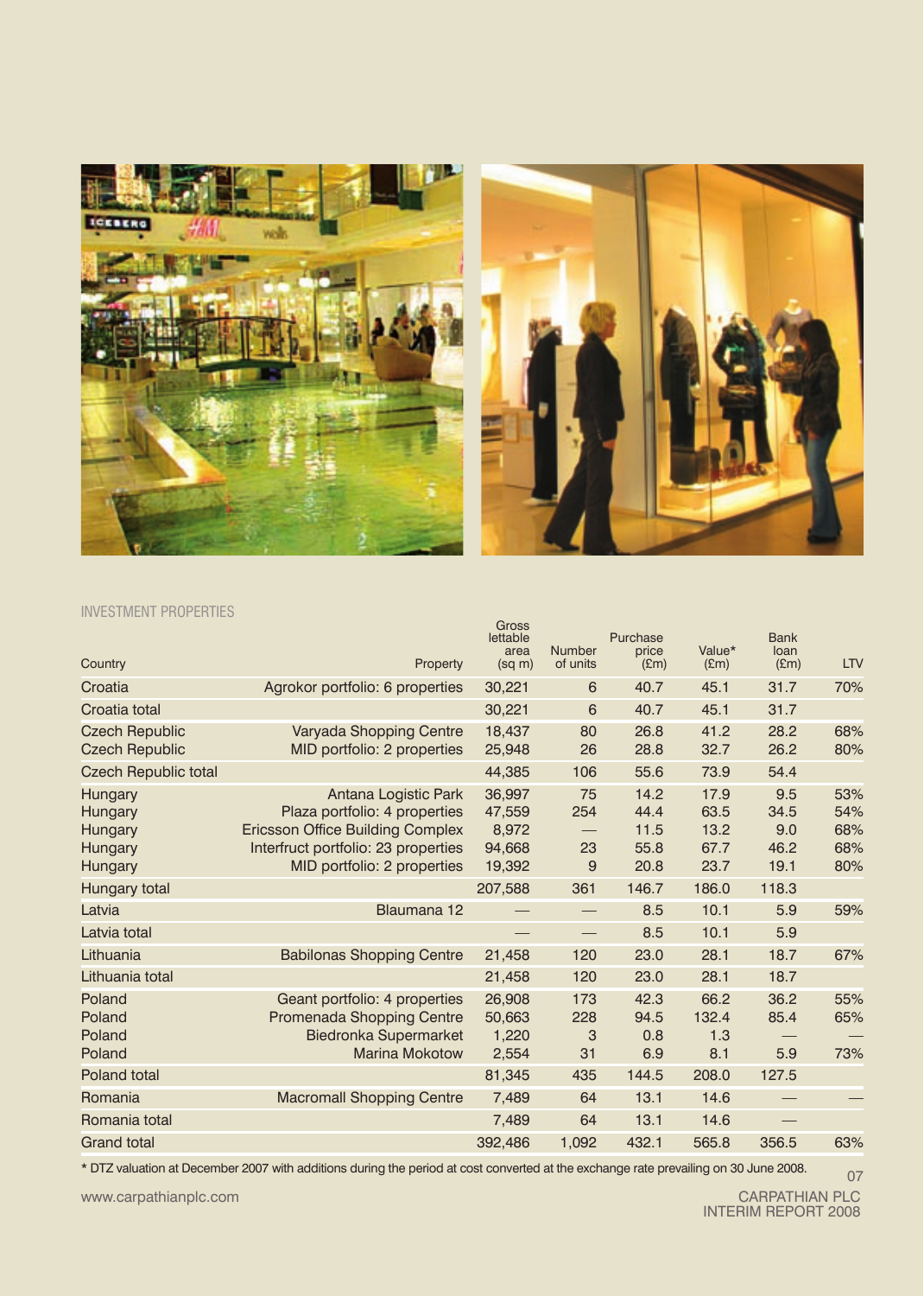# **PORTFOLIO SUMMARY CONTINUED**<br>DEVELOPMENT PROPERTIES

| DEVELOPMENT PROPERTIES |                  |                                |                           |                |                             |            |
|------------------------|------------------|--------------------------------|---------------------------|----------------|-----------------------------|------------|
| Country                | Location         | Property                       | Purchase<br>price<br>E(m) | Value*<br>E(m) | <b>Bank</b><br>loan<br>E(m) | <b>LTV</b> |
| Romania                | Arad             | Construction site with permits | 9.3                       | 11.2           | 3.5                         | 31%        |
| Romania                | <b>Baja Mare</b> | Development site with permits  | 12.0                      | 14.5           |                             |            |
| Romania                | Cluj Napoca      | Development site with permits  | 9.7                       | 12.7           | 6.4                         | 50%        |
| Romania                | <b>Satu Mare</b> | Development site with permits  | 7.0                       | 8.1            |                             |            |
| Romania total          |                  |                                | 38.0                      | 46.5           | 9.9                         | 21%        |

The Company's investment in the Galleria Patollo, Riga, Latvia shopping centre development is not shown here, as it is not consolidated in the balance sheet as a development property at this stage but represented as a loan of approximately £26 million provided to the joint venture company at the end of the period.

\* Valuation at purchase and capitalised costs, converted at the exchange rate prevailing on 30 June 2008.

#### **Financials**

The net rental and related income for the period at £16.39 million was up on the same period last year by 47.5% largely due to additional acquisitions completed in the second half of 2007.

Net profit for the period has also increased by 17.9% to £8.44 million, however the overall profit for the period of the Group was £5.91 million, slightly less than the £5.98 million for June 2007. The principal reason for this was the reported tax amount in the statement, which includes an unrealised amount of £1.8 million. The effective tax rate of the Group is approximately 8.5%.

In addition, the administrative expenses are higher than last year as a result of acquisitions in Croatia, Hungary and Czech Republic during the last quarter of 2007 and longer than expected implementation of cost saving initiatives and additional one off costs. Investment properties of the portfolio will be revalued as part of the planned move to the Official List by external, independent property valuers.

The basic EPS for the period remained at 3.7 on an increased weighted average number of shares in issue of 229,363,349 for the period from 162,425,595 for the six months to 30 June 2007.

The net asset value ("NAV") per share of the Group has increased by 19% and 8% respectively to 133.8 pence from 112.4 pence as at 30 June 2007 and 123.9 as at 31 December 2007. The adjusted NAV per share of the

Group has increased to 147.8 pence from 119.7 pence as at 30 June 2007 and 136.7 pence as at 31 December 2007. The adjusted NAV excludes goodwill and deferred tax liabilities on the property valuations.

Overall the Group's borrowing facilities were £366.4 million, of which, £64.7 million is expiring before the year end of 2008. Each of the facilities are denominated in Euros, and secured against individual assets or portfolio with no cross default provisions amongst them. Interest rate swaps are in place for each of these facilities to provide a hedge against any interest rate movement.

#### PORTFOLIO DEBT

The Company has recently entered into a due diligence phase instructing lawyers after a thorough negotiations of heads of terms to complete the restructuring of its present short term financing liabilities to a new three year term structure with one of its main lenders. In addition, it is reviewing alternative options with other banks to address the individual property level financing requirements before the end of the year combined with the cash assets available to the Company.

The portfolio's properties are financed by the following banks: Anglo Irish Bank plc, Barclays, Erste Bank, Hypo International, MKB and Nordea. Please find below a detailed breakdown of each facility overleaf.

Each of the facilities listed opposite are independent of each other and there is no cross collaterisation in place between them.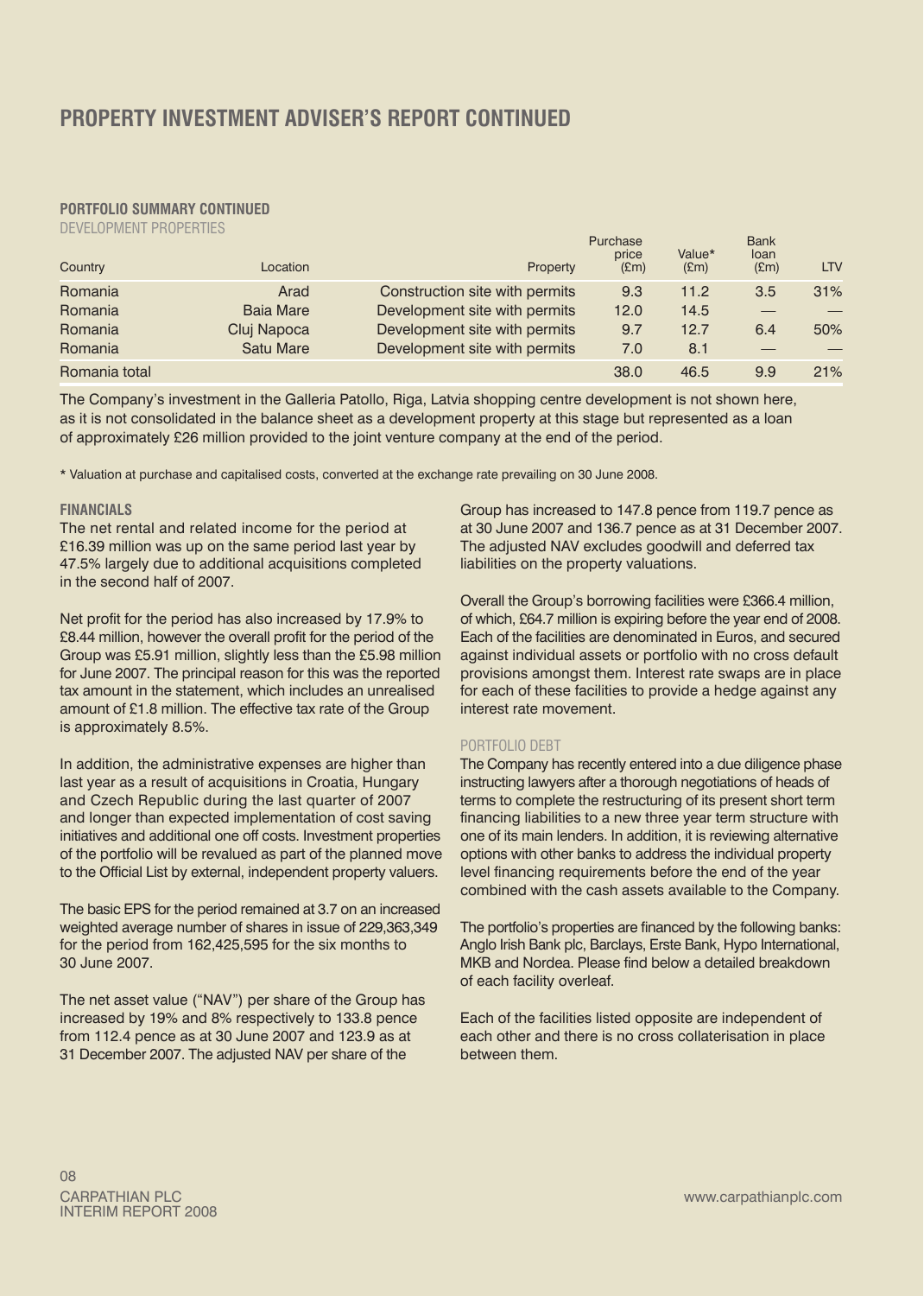



| Country               | Property                                | Payable<br>within<br>one year<br>E(m) | Payable<br>after<br>one year<br>E(m) | Loan<br>expiry    | Swap<br>rate      | Margin<br>(on <sub>3M</sub> )<br>EURIBOR)            |
|-----------------------|-----------------------------------------|---------------------------------------|--------------------------------------|-------------------|-------------------|------------------------------------------------------|
| Croatia               | Agrokor portfolio: 6 properties         | $\qquad \qquad -$                     | 31.7                                 | <b>March 2011</b> | 3.84%             | 1.80%                                                |
| <b>Czech Republic</b> | Varyada Shopping Centre                 | 0.3                                   | 27.9                                 | <b>March 2010</b> | 3.57%             | 1.70%                                                |
| <b>Czech Republic</b> | MID portfolio: 2 properties             | $\overline{\phantom{m}}$              | 26.2                                 | August 2010       | 4.41%             | 1.05%                                                |
| Hungary               | Antana Logistic Park                    | 9.5                                   | $\qquad \qquad -$                    | October 2008      | 2.89%             | 1.50%                                                |
| Hungary               | Plaza portfolio: 4 properties           | 1.3                                   | 33.2                                 | <b>March 2015</b> |                   | 1.75%<br>and an<br>average<br>fixed rate<br>of 2.86% |
| Hungary               | <b>Ericsson Office Building Complex</b> | 9.0                                   | $\overline{\phantom{m}}$             | September 2008    |                   | 1.60%                                                |
| Hungary               | Interfruct portfolio: 23 properties     | 46.2                                  |                                      | November 2008     | 3.92%             | 1.75%                                                |
| Hungary               | MID portfolio: 2 properties             | $\qquad \qquad -$                     | 19.1                                 | August 2010       | 4.41%             | 1.05%                                                |
| Latvia                | Blaumana 12                             |                                       | 5.9                                  | February 2017     | $\qquad \qquad -$ | 1.55%                                                |
| Lithuania             | <b>Babilonas Shopping Centre</b>        | $\qquad \qquad -$                     | 18.7                                 | October 2009      | 3.85%             | 1.65%                                                |
| Poland                | Geant portfolio: 4 properties           | 1.2                                   | 35.0                                 | August 2010       | 2.99%             | Average<br>of 1.75%                                  |
| Poland                | Promenada Shopping Centre               | 85.4                                  |                                      | May 2009          | 3.57%             | 1.60%                                                |
| Poland                | <b>Marina Mokotow</b>                   | 0.1                                   | 5.8                                  | October 2012      | 4.55%             | 1.70%                                                |
| Romania               | Developments - Arad                     | 3.5                                   |                                      | <b>March 2009</b> | $\qquad \qquad -$ | 1.90%                                                |
| Romania               | Developments - Cluj Napoca              | 6.4                                   |                                      | <b>March 2009</b> |                   | 1.90%                                                |
| <b>Grand total</b>    |                                         | 162.9                                 | 203.5                                |                   |                   |                                                      |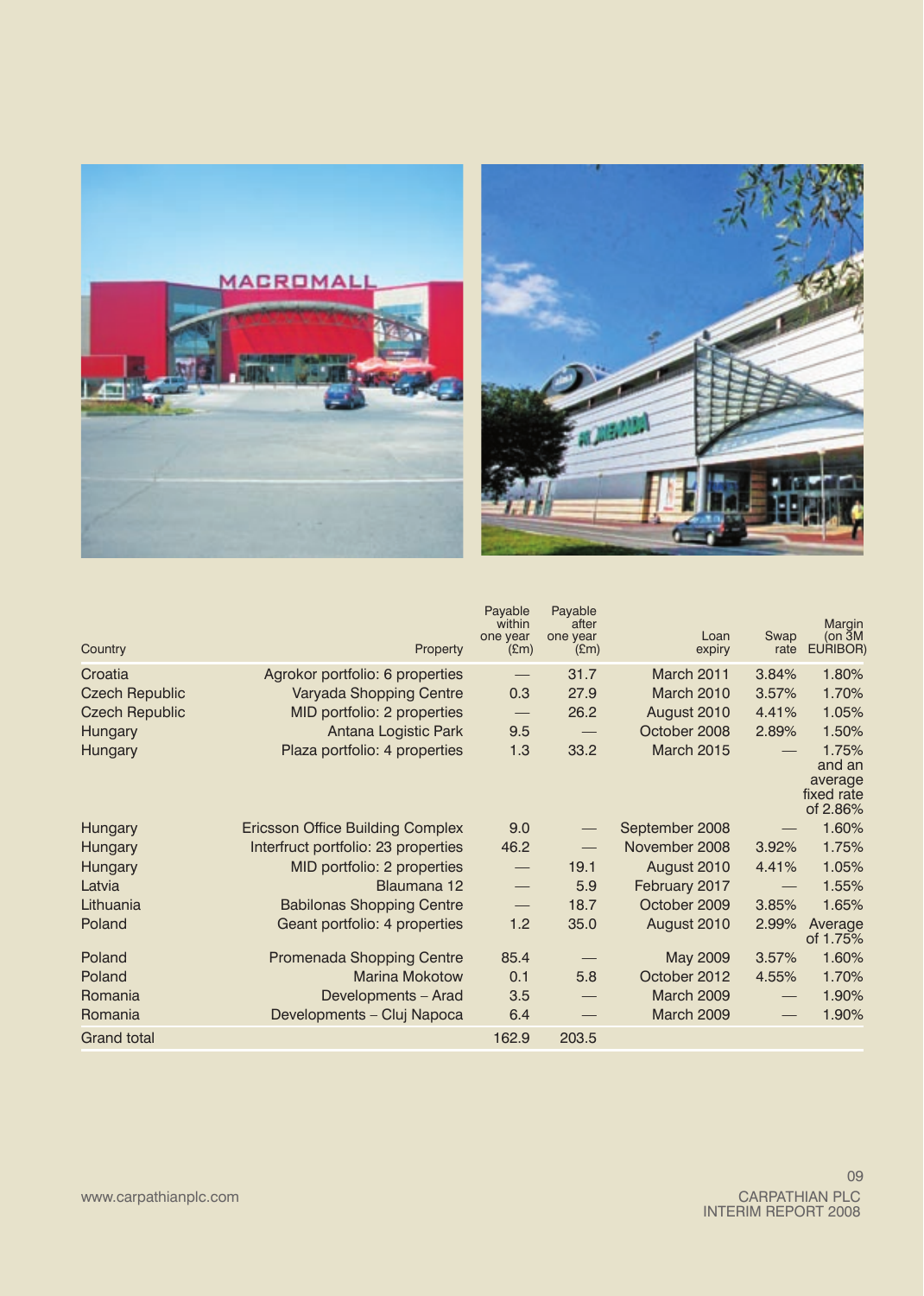## **Property Investment Adviser's Report continued**

### **Macro outlook**

The CEE region continues to grow faster than the EU average with 2009 estimated Eurozone GDP growth reaching no more than 1.6%, versus the 2009 estimated CEE Region GDP growth of 5.3%.

The majority of leases in the portfolio are linked to one of a number of Euro Consumer Price Indices which are currently demonstrating a year on year average increase of 4.4%. (Source: Eurostat July 2008)

Globally contracting credit markets appear so far to be having less effect in the CEE region than in Western Europe with both consumer markets and property markets less exposed than in Western countries.

"Strong economic fundamentals and buoyant occupier markets have slightly mitigated the credit crunch's effects, the CEE‑3 capitals of Prague, Warsaw, and Budapest are not immune and have all seen yield decompressions of approximately 50 bps."

"Current volatility in the capital markets should provide a greater case for pension funds and insurance companies to diversify and seek out the safe haven that real estate can offer. In addition, if markets stagnate or deteriorate office markets are likely to suffer to a greater extent with retail offering a more defensive play." (Source: JLL H1 2008 CEE Retail Investment Overview)

Commercial property debt continues to be available for small lot sizes up to circa €50 million, at gearing levels of up to circa 65%. Large lot sizes of over €100 million have a very restricted market, requiring debt syndication, but in relative terms it is felt that the Banks see the CEE as reasonably insulated from most of their over leveraging problems and as an economy that is still fundamentally growth orientated.

Transaction volumes throughout the market are markedly down due to the impact on liquidity arising from the reduced debt availability. Significant buyers currently are mostly German open ended funds, Austrian, American and Spanish funds and property companies, quoted UK investors, and asset managers. The Company is also aware of ongoing interest in the region of new capital sources such as Australian and Middle Eastern Sovereign funds seeking diversification.

"Transactions concluded to date across Poland, Czech Republic, Slovakia and Hungary represent only 10% (retail sector) and 25% (all sectors) respectively of property volumes transacted in 2007." (Source: JLL H1 2008 CEE Retail Investment Overview)

#### **Strategy**

The Company continues to be one of the few opportunities for investors to gain access to such a diversified portfolio of income yielding properties and development projects spread throughout the larger CEE region.

The long term strategy of the Board of the Company remains as a generator of strong regular dividends from net rental income surpluses with profits being generated through trading and development.

In the short term, during this period of global economic re‑assessment, the Company requires its property adviser to focus increasingly upon the management of portfolio and property level liabilities and risk exposures to maintain a prudent liquidity level.

Therefore, whilst still generating a positive dividend yield, the Company will over the next year or so concentrate on the enhancement of assets and income generation and management of debt on conservative assumptions to protect NAV and cash balances.

This means that there will be an increasing concentration of resources to asset management and that all portfolio debt arrangements will continue to be under review and subject to ongoing negotiation with a view to maintaining the current cautious gearing levels based on workable covenant terms available.

Potential asset sales will continue to be actively monitored for pricing advantages relative to alternative market opportunities that are available to Carpathian PLC. Interest has also been shown by investors in potential joint ventures on the existing portfolio assets, and developments which will be explored by the Company. It is considered that the environment over the foreseeable period is likely to give rise to opportunistic one off new investment transactions. Carpathian should place itself to be able to actively take advantage of such opportunities.

Therefore, once a sufficient level of market stability is reached, the reinvestment of capital released via future sales will be reviewed in the context of all market opportunities and directed to the buying back of shares, or the purchase of further property investments, dependant upon the respective economic benefits to the Company at the time.

Note: All amounts represented here were translated from Euros for consistency at an exchange rate of 1.25 Euro/£ unless otherwise stated.

10 carpathian plc interim report 2008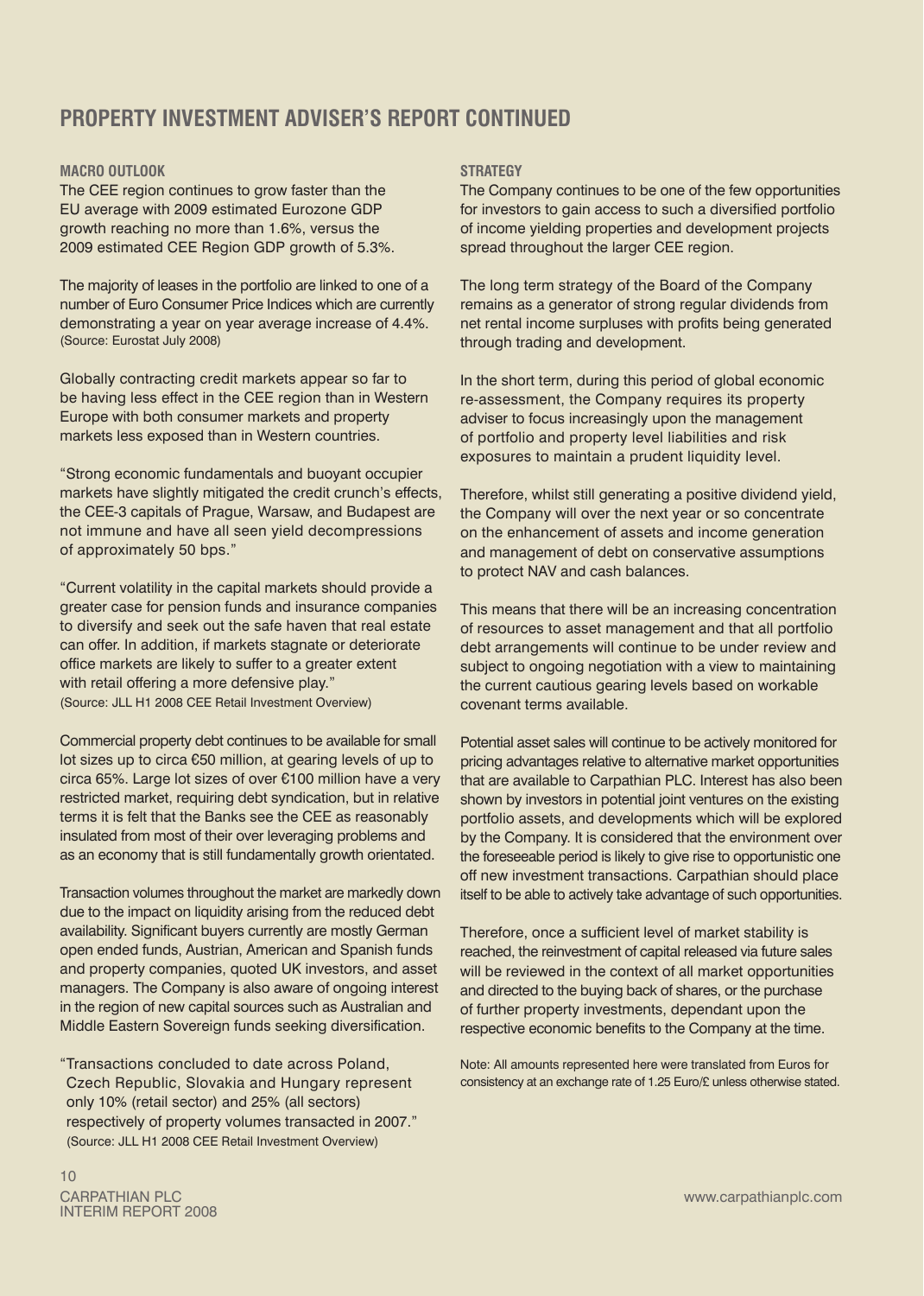# **UNAUDITED CONSOLIDATED INCOME STATEMENT**

FOR THE SIX MONTHS ENDED 30 JUNE 2008

|                                                                                                                                                          |                | 30 June          | 30 June          | 31 December      |
|----------------------------------------------------------------------------------------------------------------------------------------------------------|----------------|------------------|------------------|------------------|
| Group                                                                                                                                                    | <b>Note</b>    | 2008<br>£'000    | 2007<br>£'000    | 2007<br>£'000    |
| Gross rental income                                                                                                                                      |                | 19,321           | 13,146           | 27,051           |
| Service charge income                                                                                                                                    |                | 5,584            | 4,825            | 9,635            |
| Service charge expense                                                                                                                                   |                | (6, 516)         | (5,606)          | (10, 886)        |
| Property operating expenses                                                                                                                              |                | (2,549)          | (1,621)          | (3,401)          |
| Other property income                                                                                                                                    |                | 549              | 367              | 1,895            |
| Net rental and related income                                                                                                                            |                | 16,389           | 11,111           | 24,294           |
| Changes in fair value of investment property                                                                                                             | $\overline{2}$ |                  |                  | 15,983           |
| Changes in fair value of financial assets and liabilities                                                                                                |                | 14               | (841)            | 1,409            |
| Net foreign exchange (loss)/gain                                                                                                                         |                | (1, 194)         | 1,186            | (6,971)          |
| Administrative expenses                                                                                                                                  |                | (3, 103)         | (1, 561)         | (4,685)          |
| Net operating profit before net financing expense                                                                                                        |                | 12,106           | 9,895            | 30,030           |
| Financial income                                                                                                                                         |                | 6,101            | 4,888            | 7,375            |
| <b>Financial expense</b>                                                                                                                                 |                | (9, 771)         | (7,624)          | (15, 528)        |
| <b>Net financing expense</b>                                                                                                                             | 3              | (3,670)          | (2,736)          | (8, 153)         |
| Net profit before tax                                                                                                                                    |                | 8,436            | 7,159            | 21,877           |
| Tax                                                                                                                                                      |                | (2,524)          | (1, 182)         | (6,947)          |
| Profit for the period                                                                                                                                    |                | 5,912            | 5,977            | 14,930           |
| Attributable to:                                                                                                                                         |                |                  |                  |                  |
| Equity holders of the Company                                                                                                                            |                | 8,581            | 5,977            | 16,202           |
| Minority interest                                                                                                                                        |                | (2,669)          |                  | (1, 272)         |
| Basic and diluted earnings per share for profit<br>attributable to the equity holders of the Company<br>during the period (expressed as pence per share) |                |                  |                  |                  |
| Basic earnings per share                                                                                                                                 | 4              | 3.7 <sub>p</sub> | 3.7 <sub>p</sub> | 8.3 p            |
| Diluted earnings per share                                                                                                                               | $\overline{4}$ | 3.7 <sub>p</sub> | 3.6p             | 7.3 <sub>p</sub> |
|                                                                                                                                                          |                |                  |                  |                  |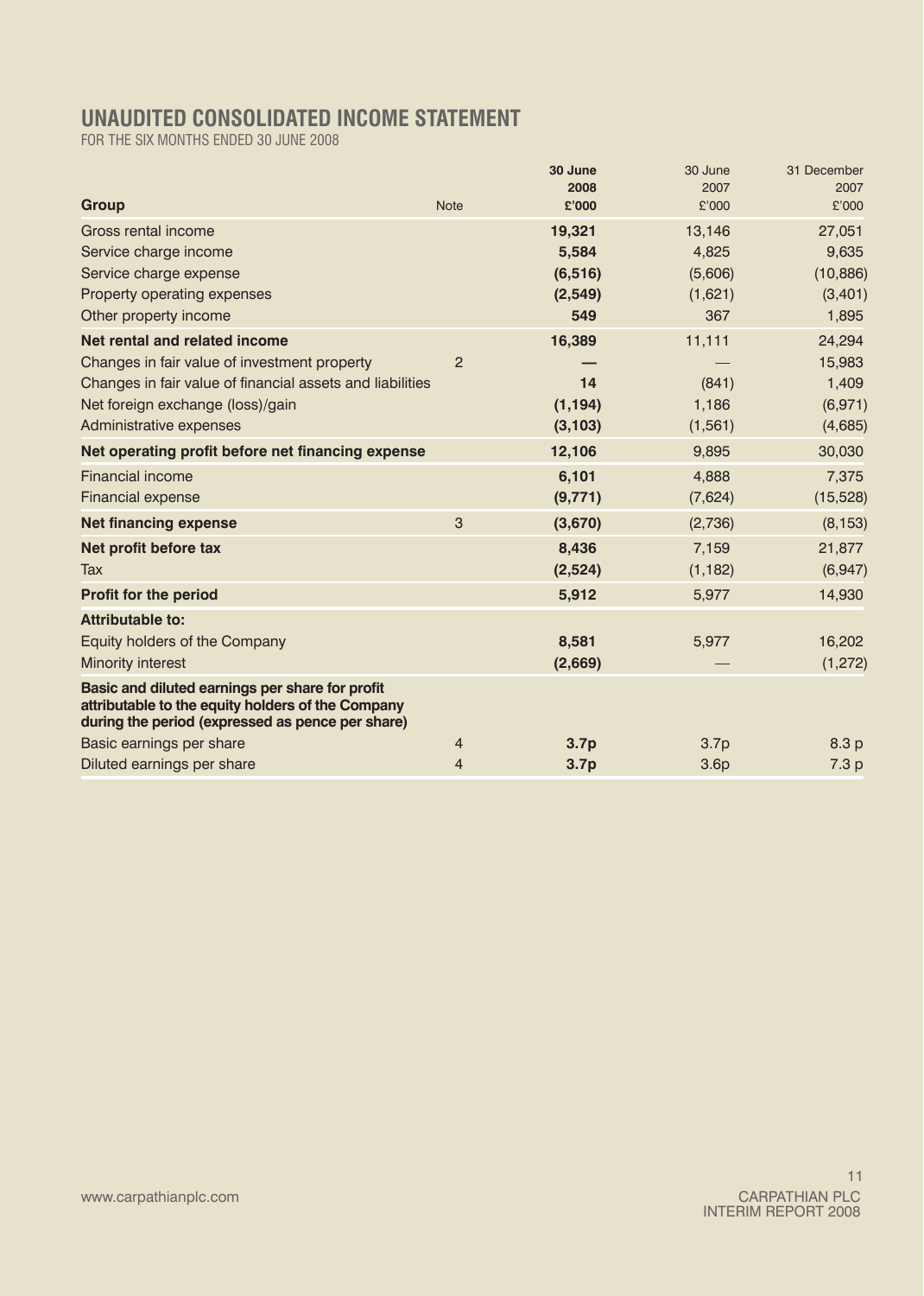# **UNAUDITED CONSOLIDATED STATEMENT OF CHANGES IN EQUITY**

FOR THE SIX MONTHS ENDED 30 JUNE 2008

| Balance as at 30 June 2008                           |                | 2,293            | 177,111          | 1,004             | 41,362               |                   | 86,143 307,913 |
|------------------------------------------------------|----------------|------------------|------------------|-------------------|----------------------|-------------------|----------------|
| Translation into presentation currency               |                |                  |                  |                   | 21,702               |                   | 21,702         |
| Carried interest allocation to minority shareholders |                |                  |                  | (2,669)           |                      | 2,669             |                |
| Dividends paid and declared                          | $\overline{7}$ |                  |                  |                   |                      | (7,661)           | (7,661)        |
| Profit for the period                                |                |                  |                  |                   |                      | 5,912             | 5,912          |
| Balance as at 1 January 2008                         |                | 2.293            | 177,111          | 3,673             | 19,660               | 85.223            | 287,960        |
| Balance as at 31 December 2007                       |                | 2,293            | 177,111          | 3,673             | 19,660               | 85,223            | 287,960        |
| Translation into presentation currency               |                |                  |                  | $\qquad \qquad -$ | 23,127               |                   | 23,127         |
| Share premium release                                |                |                  | (44, 891)        |                   |                      | 44,891            |                |
| Exercise of share-based option                       |                | 6                | 594              |                   |                      |                   | 600            |
| Costs of issue                                       |                |                  | (3,315)          |                   |                      |                   | (3,315)        |
| Issue of share capital                               |                | 833              | 99,167           |                   |                      |                   | 100,000        |
| Carried interest allocation to minority shareholders |                |                  |                  | (1, 272)          |                      | 1,272             |                |
| Minority interest through acquisitions               |                |                  |                  | 87                |                      |                   | 87             |
| Purchase of minority shareholders' interest          |                |                  |                  | (688)             |                      |                   | (688)          |
| Dividends paid and declared                          |                |                  |                  |                   |                      | (18, 342)         | (18, 342)      |
| Profit for the year                                  |                |                  |                  |                   |                      | 14,930            | 14,930         |
| Balance as at 1 January 2007                         |                | 1,454            | 125,556          | 5,546             | (3, 467)             | 42,472            | 171,561        |
| Group                                                | <b>Note</b>    | capital<br>£'000 | premium<br>£'000 | interest<br>£'000 | reserve<br>£'000     | earnings<br>£'000 | Total<br>£'000 |
|                                                      |                | Share            | Share            |                   | Minority Translation | Retained          |                |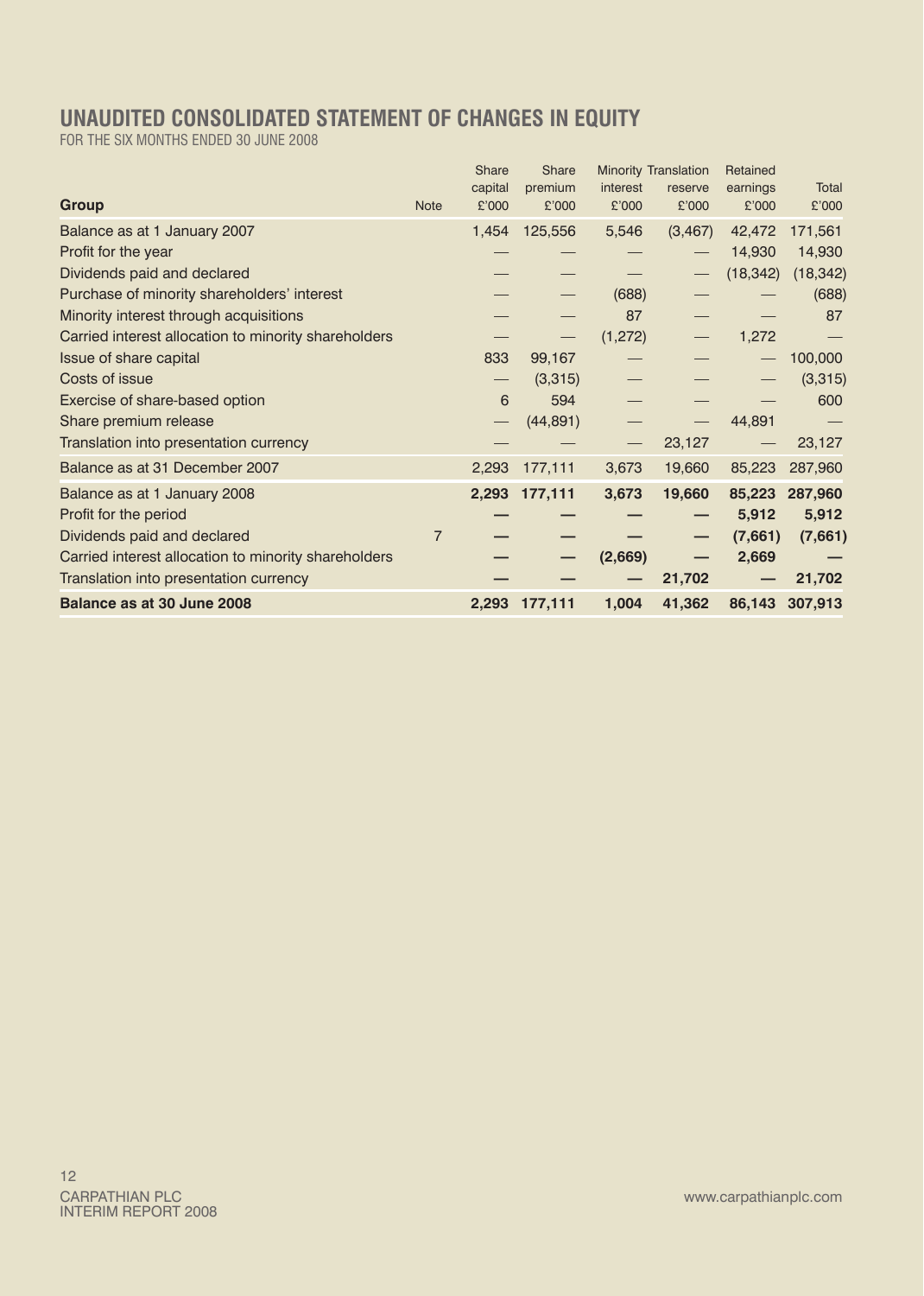## **UNAUDITED CONSOLIDATED BALANCE SHEET**

AS AT 30 JUNE 2008

|                                                           |             | 30 June       | 30 June       | 31 December   |
|-----------------------------------------------------------|-------------|---------------|---------------|---------------|
|                                                           | <b>Note</b> | 2008<br>£'000 | 2007<br>£'000 | 2007<br>£'000 |
| Group                                                     |             |               |               |               |
| <b>Assets</b>                                             |             |               |               |               |
| <b>Non-current assets</b>                                 |             |               |               |               |
| Investment property                                       |             | 565,756       | 371,148       | 523,112       |
| Development property                                      |             | 46,437        |               | 41,428        |
| Goodwill                                                  |             | 27,983        | 18,139        | 25,576        |
| Intangible assets                                         |             | 23            |               | 13            |
| Cost relating to future developments                      |             | 263           | 266           | 291           |
| Other investments                                         |             | 5,890         | 4,970         | 5,477         |
| Loans receivable                                          |             | 26,085        | 1,685         | 14,846        |
| Deferred income tax assets                                |             | 2,380         | 937           | 1,027         |
|                                                           |             | 674,817       | 397,145       | 611,770       |
| <b>Current assets</b>                                     |             |               |               |               |
| Trade and other receivables                               |             | 14,665        | 6,809         | 12,776        |
| Loans receivable                                          |             |               |               | 20            |
| Cash and cash equivalents                                 |             | 66,490        | 164,623       | 62.103        |
| <b>Financial assets</b>                                   |             | 8,597         | 4,814         | 4,762         |
|                                                           |             | 89,752        | 176,246       | 79,661        |
| <b>Total Assets</b>                                       |             | 764,569       | 573,391       | 691,431       |
| <b>Equity</b>                                             |             |               |               |               |
| <b>Issued capital</b>                                     | 5           | 2,293         | 2,293         | 2,293         |
| Share premium                                             | 5           | 177,111       | 222,013       | 177,111       |
| <b>Retained earnings</b>                                  |             | 86,143        | 37,740        | 85,223        |
| Translation reserve/(deficit)                             |             | 41,362        | (4,225)       | 19,660        |
| Total equity attributable to equity holders of the parent |             | 306,909       | 257,821       | 284,287       |
| Minority interest                                         |             | 1,004         | 4,856         | 3,673         |
| <b>Total equity</b>                                       |             | 307,913       | 262,677       | 287,960       |
| <b>Liabilities</b>                                        |             |               |               |               |
| <b>Non-current liabilities</b>                            |             |               |               |               |
| <b>Bank loans</b>                                         |             | 203,523       | 213,529       | 233,382       |
| Deferred income tax liabilities                           |             | 63,656        | 35,801        | 56,333        |
|                                                           |             | 267,179       | 249,330       | 289,715       |
| <b>Current liabilities</b>                                |             |               |               |               |
| Trade and other payables                                  |             | 17,277        | 11,290        | 27,884        |
| <b>Bank loans</b>                                         | 6           | 162,858       | 42,651        | 77,055        |
| Provisions                                                |             | 1,681         | 729           | 647           |
| Dividends payable                                         |             | 7,661         | 4,868         | 7,638         |
| <b>Financial liabilities</b>                              |             |               | 1,846         | 532           |
|                                                           |             | 189,477       | 61,384        | 113,756       |
| <b>Total liabilities</b>                                  |             | 456,656       | 310,714       | 403,471       |
| <b>Total equity and liabilities</b>                       |             | 764,569       | 573,391       | 691,431       |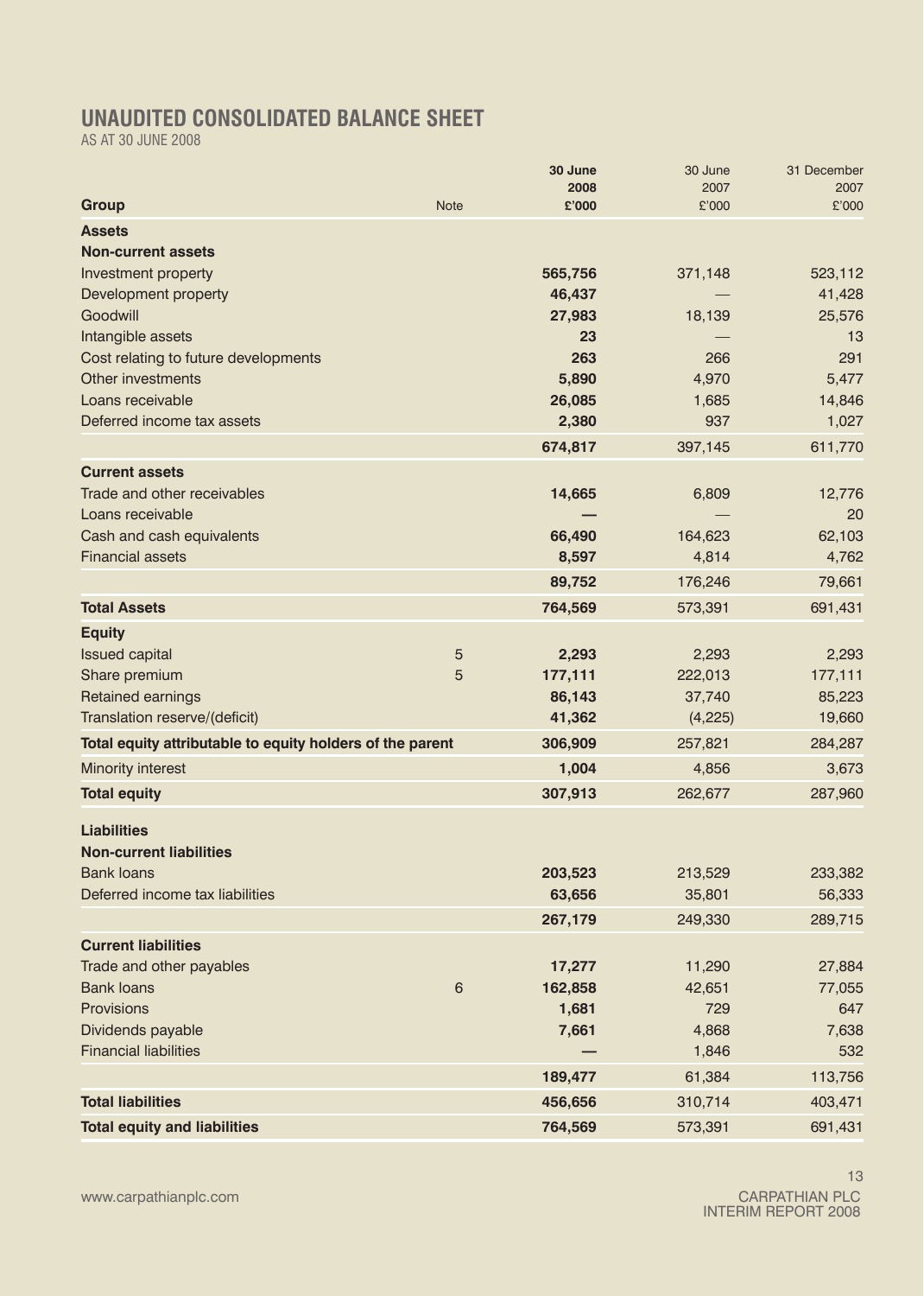## **UNAUDITED CONSOLIDATED CASH FLOW STATEMENT**

FOR THE SIX MONTHS ENDED 30 JUNE 2008

|                                                          |                | 30 June   | 30 June   | 31 December |
|----------------------------------------------------------|----------------|-----------|-----------|-------------|
|                                                          |                | 2008      | 2007      | 2007        |
| Group                                                    | <b>Note</b>    | £'000     | £'000     | £'000       |
| <b>Cash flows from operating activities</b>              |                |           |           |             |
| Cash generated from/(used in) operations                 | $\overline{7}$ | 2.302     | 12,678    | (13,730)    |
| Income taxes paid                                        |                | (526)     | (1, 168)  | (1,830)     |
| Net cash generated from/(used in) operating activities   |                | 1,776     | 11,510    | (15, 560)   |
| <b>Cash flows from investing activities</b>              |                |           |           |             |
| Capital expenditure on investment properties             |                | (3, 148)  | (2,259)   | (8, 870)    |
| Capital expenditure on development properties            |                | (1,831)   |           | (8, 354)    |
| Capital expenditure on future developments               |                | (114)     |           | (337)       |
| Capital expenditure on intangible assets                 |                | (10)      |           | (13)        |
| Loan advances to unconsolidated entities                 |                | (11, 239) | (4,970)   | (14, 866)   |
| Investment in unconsolidated entities                    |                |           | (1,685)   | (5, 419)    |
| Interest received                                        |                | 1.211     | 2,273     | 5,733       |
| Acquisition of subsidiaries                              |                | (476)     | (1,094)   | (41, 987)   |
| Acquisition of minority interest in subsidiaries         |                |           | (987)     | (1,035)     |
| Net cash used in investing activities                    |                | (15,607)  | (8, 722)  | (75, 148)   |
| <b>Cash flows from financing activities</b>              |                |           |           |             |
| Proceeds on issue of shares, net of share issuance costs |                |           | 97,296    | 97,285      |
| New bank loans raised                                    |                | 34,074    | 28,668    | 53,019      |
| Interest paid                                            |                | (8,896)   | (6, 279)  | (13,796)    |
| Repayments of borrowings                                 |                | (2,636)   | (27, 354) | (50, 219)   |
| Dividends paid                                           |                | (7,638)   | (5,841)   | (10, 704)   |
| Net cash generated from financing activities             |                | 14,904    | 86,490    | 75,585      |
| Net increase/(decrease) in cash and cash equivalents     |                | 1,073     | 89,278    | (15, 123)   |
| Cash and cash equivalents at the beginning of the period |                | 62,103    | 75,131    | 75,131      |
| Exchange gains on cash and cash equivalents              |                | 3,314     | 214       | 2,095       |
| Cash and cash equivalents at the end of the period       |                | 66,490    | 164,623   | 62,103      |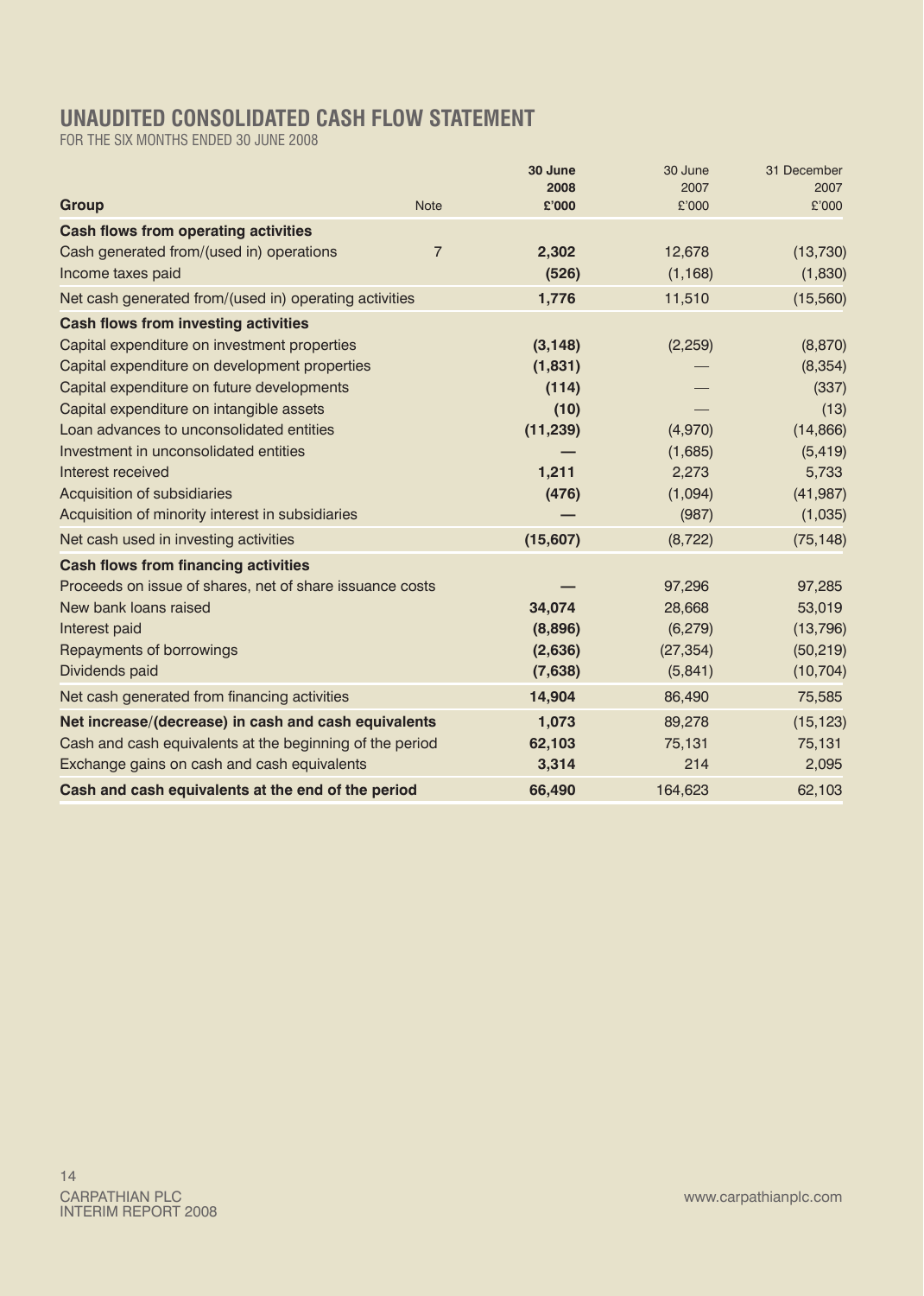### **NOTES TO THE UNAUDITED CONSOLIDATED FINANCIAL STATEMENTS**

FOR THE SIX MONTHS ENDED 30 JUNE 2008

### **1 GENERAL INFORMATION**

Carpathian PLC (the "Company") (formerly Dawnay, Day Carpathian PLC) is a company domiciled and incorporated in the Isle of Man on 2 June 2005 for the purpose of investing in the retail property market in Central and Eastern Europe.

The Interim Report of Carpathian PLC for the six months ended 30 June 2008, comprises the Company and its subsidiaries (together referred to as the "Group").

The Company's registered address is IOMA House, Hope Street, Douglas, Isle of Man.

The Company was admitted to the AIM of the London Stock Exchange and commenced trading its shares on 26 July 2005.

The Company raised approximately £140 million at listing and a further £100 million in May 2007 (before admission costs).

The functional currency of the consolidated financial statements is the Euro as it is the currency of the primary economic environment in which the Group operates. The consolidated financial statements are presented in pounds Sterling (presentation currency) for the convenience of readers. The translation between the functional and presentation currency is in accordance with the Group's accounting policies.

### **2 SIGNIFICANT ACCOUNTING POLICIES**

The Interim Report for the six months ended 30 June 2008 is unaudited and has been prepared based on the accounting polices set out in the statutory accounts for the year ended 31 December 2007.

The Group's policy is to fair value investment properties annually at 31 December, as a result no fair value adjustments have been recognised in the income statement for the six months ended 30 June 2008.

### **3 NET FINANCING EXPENSE**

|                                                          | 30 June  | 30 June  | 31 December |
|----------------------------------------------------------|----------|----------|-------------|
|                                                          | 2008     | 2007     | 2007        |
| Group                                                    | £'000    | £'000    | £'000       |
| Interest income from financial institutions              | 1,223    | 2,254    | 5,907       |
| Interest income from related party                       | 1,486    | 358      | 589         |
| Fair value adjustment of interest rate swaps             | 3,392    | 2,276    | 879         |
| <b>Financial income</b>                                  | 6.101    | 4,888    | 7.375       |
| Net interest expenses on bank borrowings                 | (9, 479) | (7, 130) | (14, 814)   |
| Finance costs amortised                                  | 131      |          | (116)       |
| Unwinding of unrealised direct issue costs of borrowings | (423)    | (494)    | (598)       |
| Net financing expense                                    | (3,670)  | (2,736)  | (8, 153)    |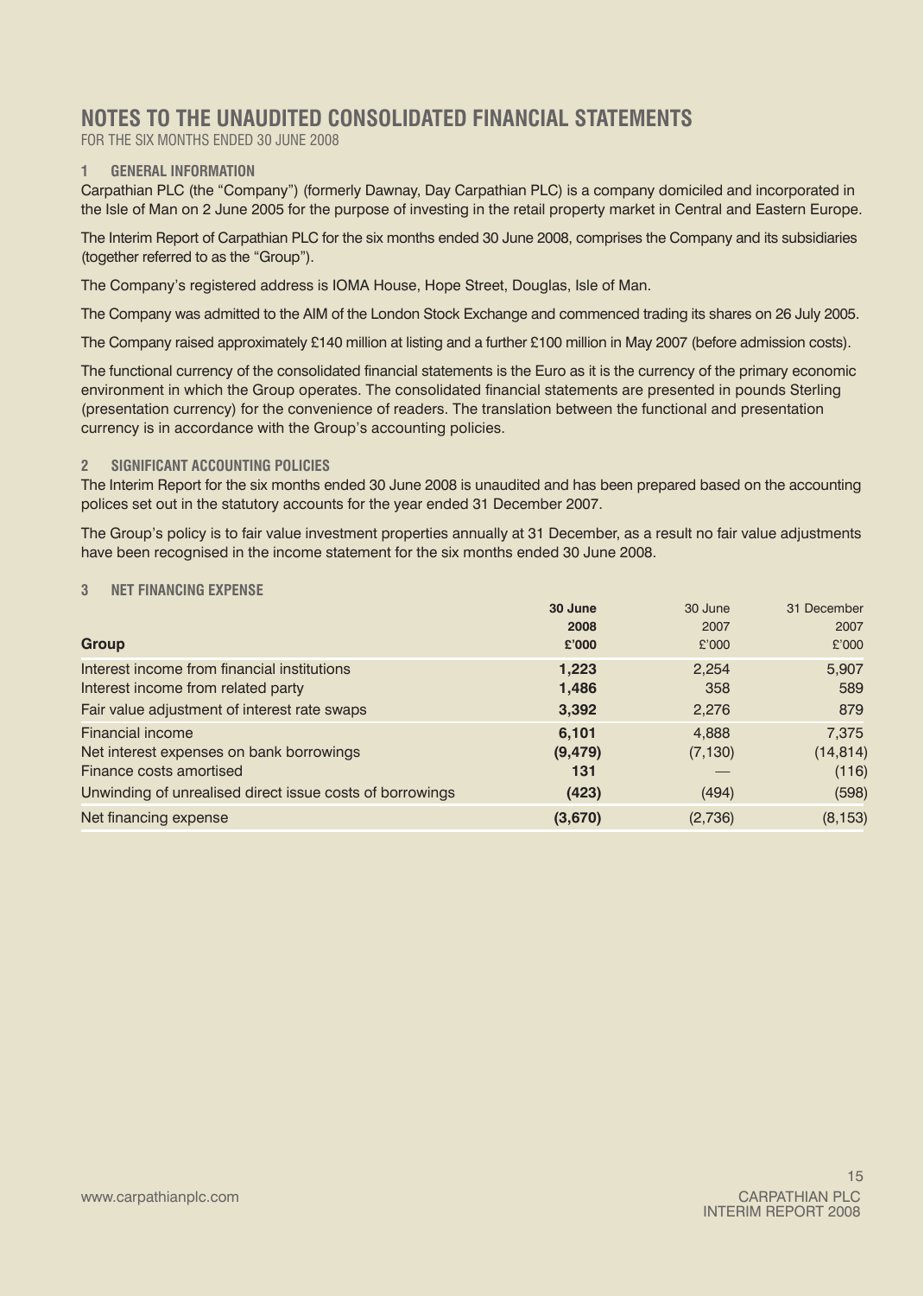## **NOTES TO THE UNAUDITED CONSOLIDATED FINANCIAL STATEMENTS continued**

FOR THE SIX MONTHS ENDED 30 JUNE 2008

### **4 EARNINGS PER SHARE**

#### BASIC EARNINGS PER SHARE

The calculation of basic earnings per share for the period ended 30 June 2008 was based on the profit attributable to ordinary shareholders of £8,580,651 and a weighted average number of ordinary shares in issue of 229,363,349, calculated as follows:

PROFIT ATTRIBUTABLE TO ORDINARY SHAREHOLDERS

|                                              | 30 June | 30 June | 31 December |
|----------------------------------------------|---------|---------|-------------|
|                                              | 2008    | 2007    | 2007        |
| Group                                        | £'000   | £'000   | £'000       |
| Profit for the period                        | 5.912   | 5.977   | 14.930      |
| Minority interest                            | 2.669   |         | 1.272       |
| Profit attributable to ordinary shareholders | 8.581   | 5.977   | 16.202      |

WEIGHTED AVERAGE NUMBER OF ORDINARY SHARES

|                                             | <b>Number</b>    | Number           | Number           |
|---------------------------------------------|------------------|------------------|------------------|
| 1 January                                   | 229.363.349      | 145.430.015      | 145,430,015      |
| Effect of shares issued on 23 February 2007 |                  | 420.994          | 511.233          |
| Effect of shares issued on 18 May 2007      |                  | 16.574.586       | 50,228,311       |
| Weighted average number of ordinary shares  | 229.363.349      | 162.425.595      | 196,169,559      |
| Basic earnings per share                    | 3.7 <sub>p</sub> | 3.7 <sub>p</sub> | 8.3 <sub>p</sub> |

### DILUTED EARNINGS PER SHARE

The calculation of diluted earnings per share for the period ended 30 June 2008 was based on the diluted profit attributable to ordinary shareholders of £8,580,651 and a weighted average number of ordinary shares in issue of 229,363,349, calculated as follows:

PROFIT ATTRIBUTABLE TO ORDINARY SHAREHOLDERS (DILUTED)

|                                              | 30 June | 30 June | 31 December |
|----------------------------------------------|---------|---------|-------------|
|                                              | 2008    | 2007    | 2007        |
| Group                                        | £'000   | £'000   | £'000       |
| Profit for the period                        | 5.912   | 5.977   | 14,930      |
| Minority interest                            | 2.669   |         | 1.272       |
| Share options dilutive effect                |         |         | (1,741)     |
| Profit attributable to ordinary shareholders | 8.581   | 5.977   | 14.461      |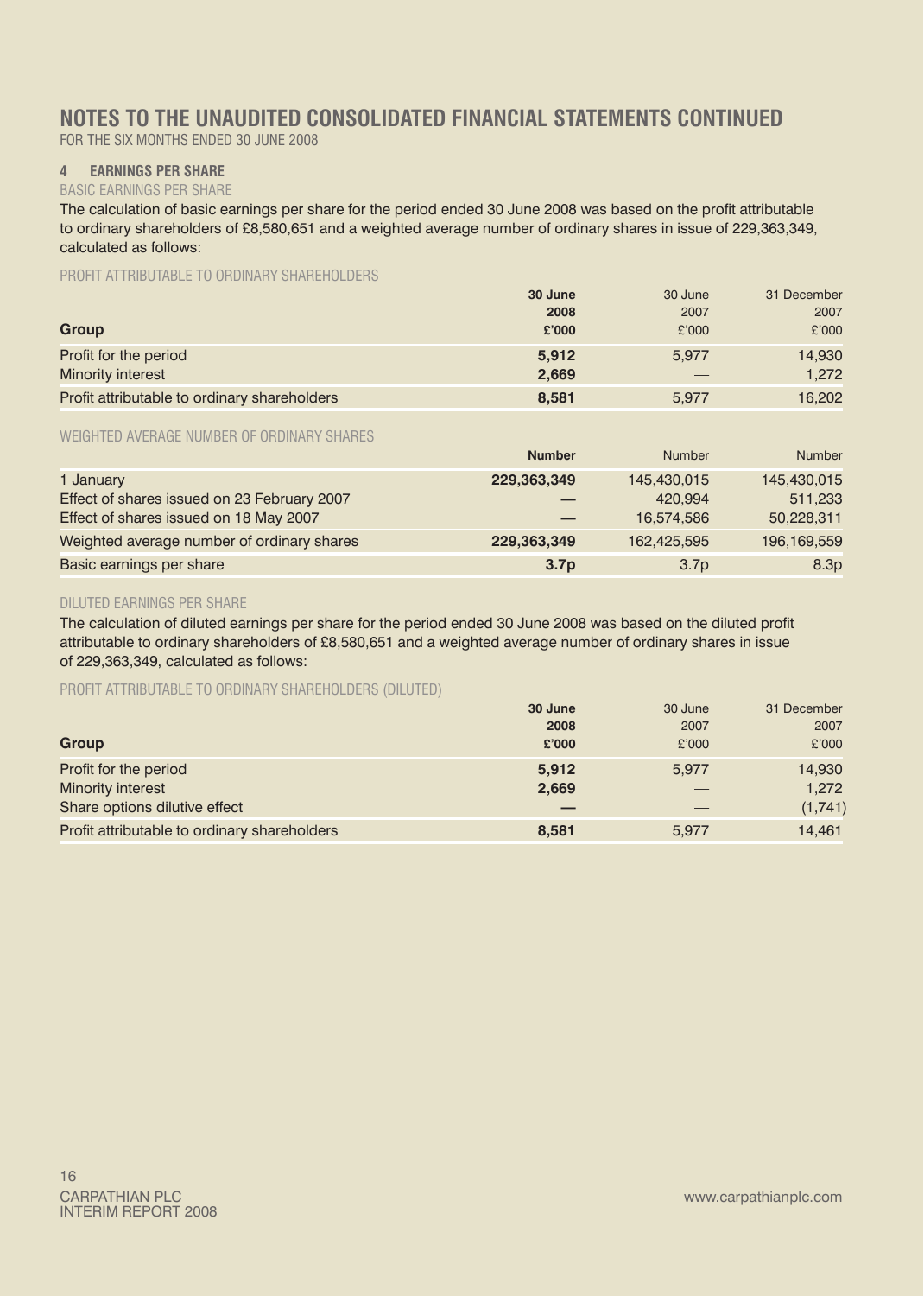### **4 EARNINGS PER SHARE continued**

WEIGHTED AVERAGE NUMBER OF ORDINARY SHARES FOR THE PURPOSES OF DILUTED EARNINGS PER SHARE

|                                                                                                           | <b>Number</b>    | Number                   | Number                   |
|-----------------------------------------------------------------------------------------------------------|------------------|--------------------------|--------------------------|
| Weighted average number of ordinary shares<br>Effect of dilutive potential ordinary shares: share options | 229.363.349      | 162.425.595<br>2.570.355 | 196.169.559<br>1.536.294 |
| Weighted average number of ordinary shares for the<br>purposes of diluted earnings per share              | 229.363.349      | 164.995.950              | 197.705.853              |
| Diluted earnings per share                                                                                | 3.7 <sub>p</sub> | 3.6 <sub>D</sub>         | 7.3p                     |

### **5 SHARE CAPITAL AND SHARE PREMIUM**

AUTHORISED

|                                                                                  |                                              | Number of<br>ordinary shares of |                           |
|----------------------------------------------------------------------------------|----------------------------------------------|---------------------------------|---------------------------|
|                                                                                  |                                              | 1 pence each                    | £'000                     |
| At 31 December 2007 and 30 June 2008                                             |                                              | 350,000,000                     | 3,500                     |
| <b>ISSUED</b>                                                                    | Number of<br>shares issued<br>and fully paid | Share<br>capital<br>£'000       | Share<br>premium<br>£'000 |
| Ordinary shares of 1 pence each:<br>Balance at 31 December 2007 and 30 June 2008 | 229,363,349                                  | 2,293                           | 177,111                   |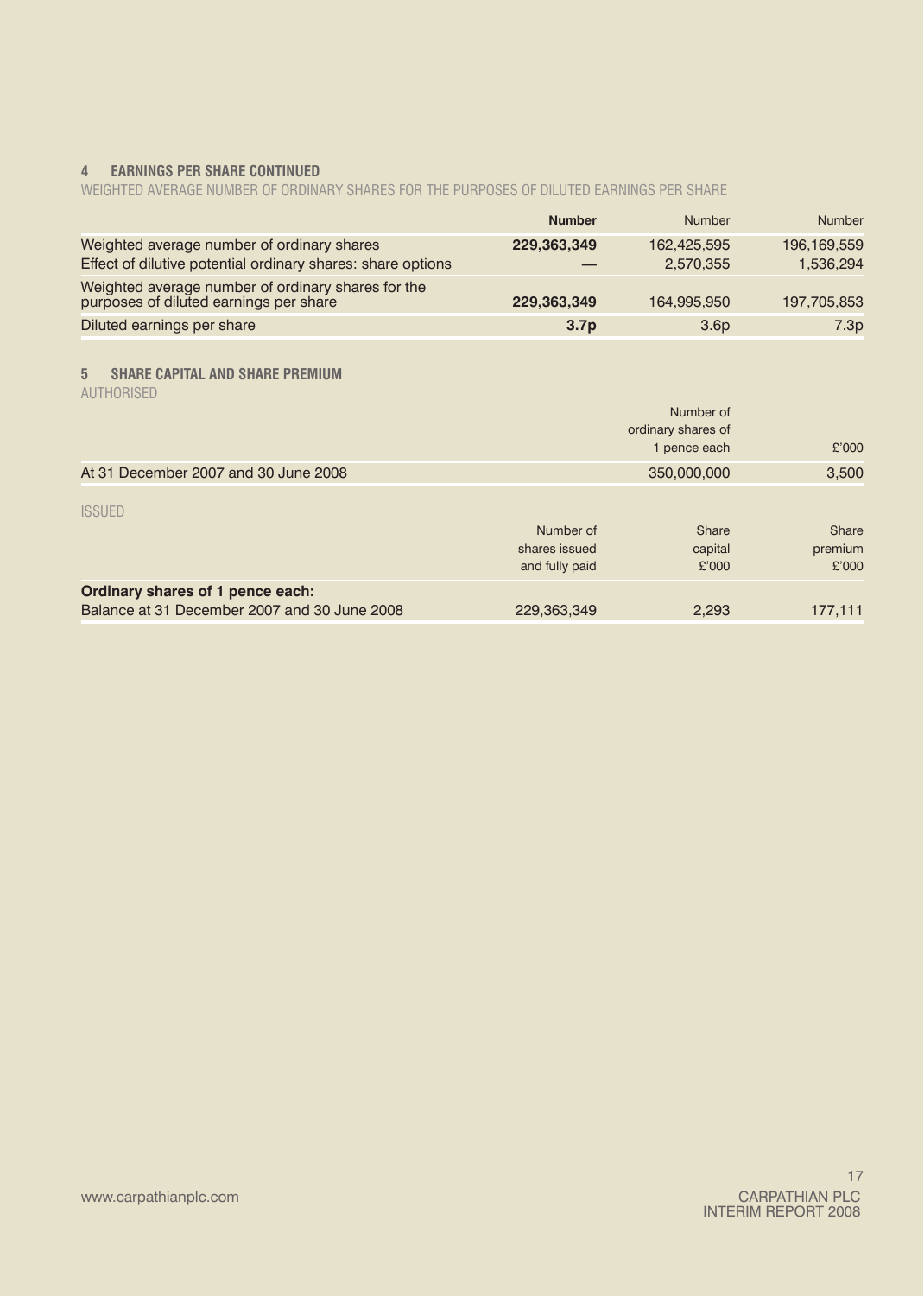### **NOTES TO THE UNAUDITED CONSOLIDATED FINANCIAL STATEMENTS continued**

FOR THE SIX MONTHS ENDED 30 JUNE 2008

### **6 Bank loans**

Bank loans repayable within twelve months of the balance sheet date are secured on various investment properties, including Promenada Shopping Centre (£85.4 million), Interfruct Portfolio (£46.2 million), Antana Logistic Park (£9.5 million) and Ericsson Office Complex (£9.0 million) and two of the Group's developments in Romania (£9.9 million). The remainder represents repayment instalments due in respect of long term facilities.

### **7 NOTES TO THE CASH FLOW STATEMENT**

CASH GENERATED FROM/(USED IN) OPERATIONS

| 30 June   | 30 June       | 31 December   |
|-----------|---------------|---------------|
|           |               | 2007          |
|           |               | £'000         |
| 5,912     | 5,977         | 14,930        |
|           |               |               |
| (3,406)   | (2,276)       | (1,632)       |
| (561)     | 841           | (656)         |
| 423       | 494           | 598           |
| 6,639     | 4,518         | 8,433         |
|           |               | (15,983)      |
| 76        |               | 439           |
|           |               | 30            |
| 1,083     |               | (82)          |
| 2,524     | 1,183         | 6,947         |
| 1,194     | (1, 186)      | 6,971         |
| 13,884    | 9,551         | 19,995        |
| (276)     | 3,897         | 760           |
| (11, 306) | (770)         | (34, 485)     |
| 2,302     | 12,678        | (13,730)      |
|           | 2008<br>£'000 | 2007<br>£'000 |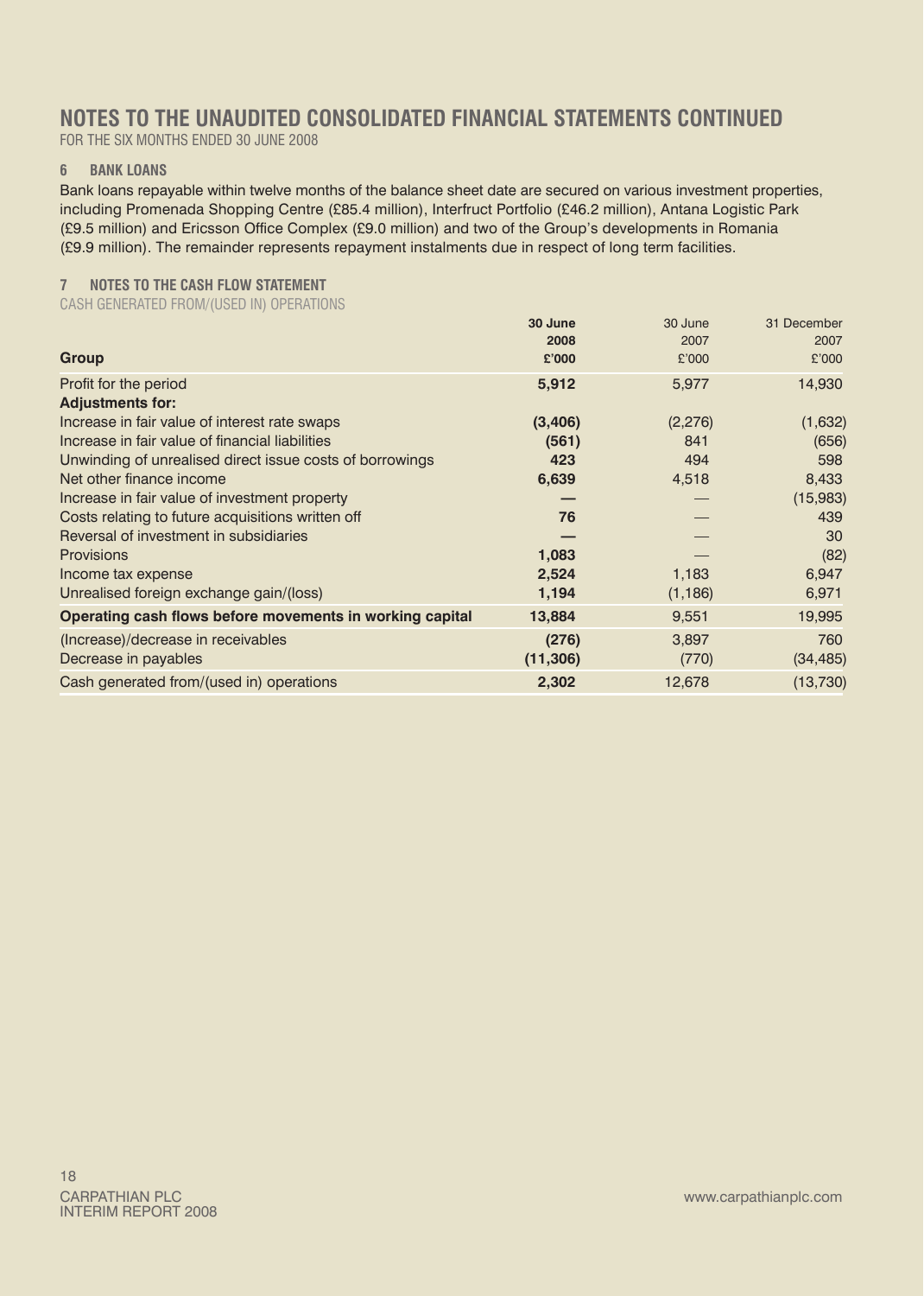### **8 DIVIDENDS**

|                                                   | 30 June<br>2008<br>£'000 | 31 December<br>2007<br>£'000 |
|---------------------------------------------------|--------------------------|------------------------------|
| First interim dividend<br>Second interim dividend |                          | 4,868<br>7,638               |
| Final dividend                                    | 7,661                    | 5,836                        |
|                                                   | 7,661                    | 18,342                       |

On 21 May the Directors declared a final dividend of 3.34 pence per share for the year ended 31 December 2007. The dividend was paid on 3 July 2008.

### **9 EVENTS AFTER THE BALANCE SHEET DATE**

On 29 August 2008 the Company changed its name from Dawnay, Day Carpathian PLC to Carpathian PLC.

On 25 July the Company acquired 50% of the issued share capital of Carpathian Asset Management Ltd for a consideration of £0.15 million. The Company has appointed Carpathian Asset Management Ltd as its property and development manager, following the termination of the appointment of its previous manager. As part of the arrangements, the Company acquired various management assets and three subsidiaries of Carpathian Asset Management Ltd. In addition, the employment contracts of certain employees employed by the previous manager were transferred to Carpathian Asset Management Ltd.

The Company issued 2,784,826 shares at £1.02 per share on 16 July 2008.

On 23 July 2008 Peter Klimt resigned as a Director of the Company.

The Company appointed KPMG Audit LLC as its auditors on 12 August 2008.

On 13 August 2008 the Group secured a construction finance facility of £50 million to fund its Arad development in Romania.

On 22 August 2008 the Group terminated all 23 of its leases with Interfruct Kft, as a consequence of that company's financial position and non payment of rent. The tenant's bank guarantee amounting to £5.1 million, equivalent to eleven months' rent, has since become payable. A number of actions are being actively explored.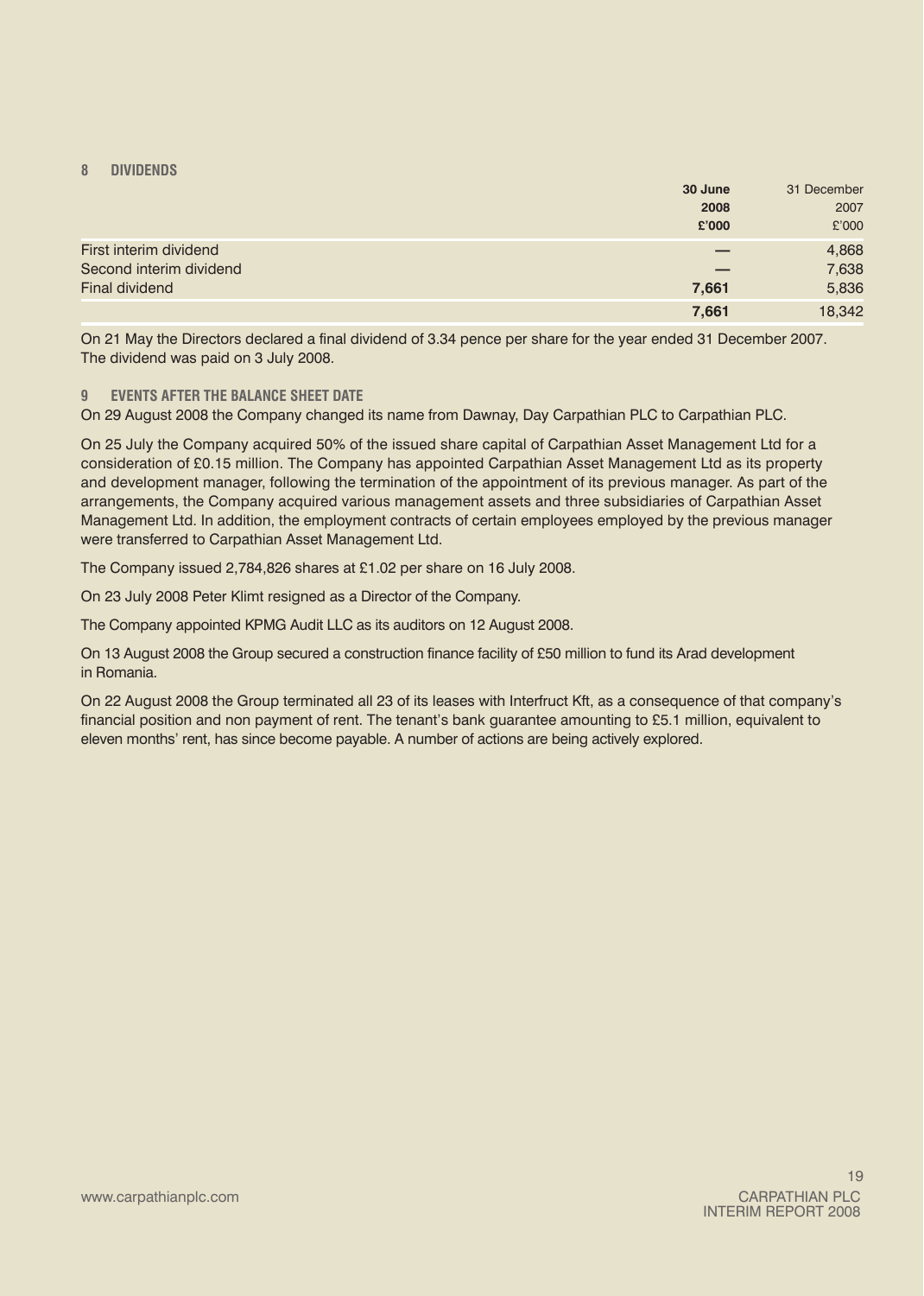### **DIRECTORS, OFFICERS AND ADVISERS**

**Directors** PATRICK RUPERT COTTRELL (Non‑executive Chairman)

WILLIAM ALLEN HAMILTON-TURNER (Non‑executive Director)

Philip Peter Scales (Non‑executive Director)

**Company Secretary** Philip Peter Scales

**Property Adviser** Carpathian Asset Management Limited

8 Grafton Street London W1S 4EL **Nominated Adviser and Broker** Numis Securities Limited

London Stock Exchange Building 10 Paternoster Square London EC4M 7LT

### **Auditors** KPMG Audit LLC

Heritage Court 41 Athol Street Douglas Isle of Man IM99 1HN

**UK Solicitors**

Olswang 90 Holborn London WC1V 6XX

### **Property Valuers**

DTZ Debenham Tie Leing Limited European Valuations 1 Curzon Street London W1A 5PZ

### **Isle of Man Advocates**

Simcocks Advocates Limited Ridgeway House

Ridgeway Street **Douglas** Isle of Man IM99 1PY

**Tax Advisers** Pricewaterhousecoopers LLP 1 Embankment Place

London WC2N 6HR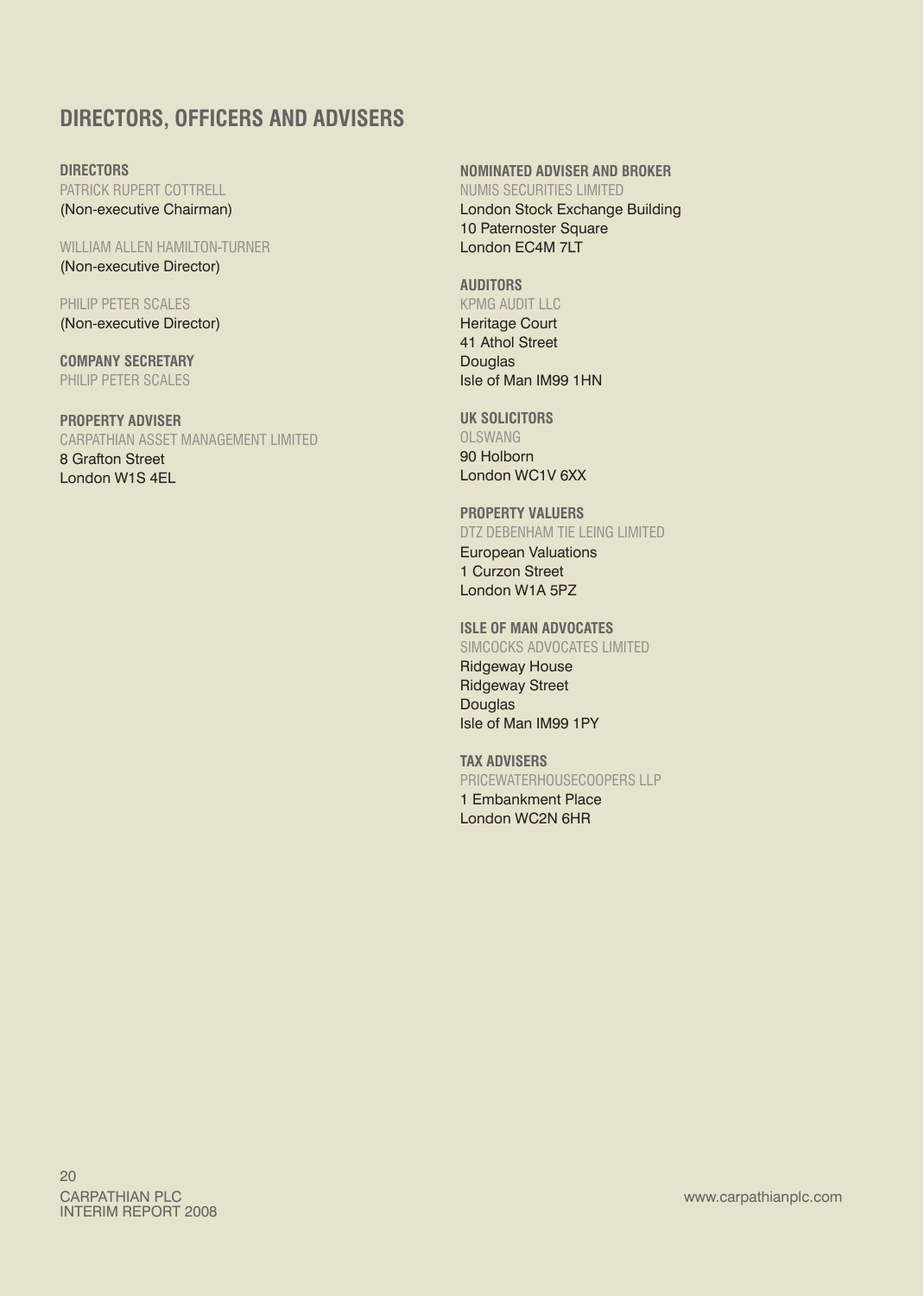designed and produced by<br>the design portfolio marketing services.



This report is printed on Revive 75 Silk which is made from 50% de-inked post-consumer waste, 25% pre‑consumer waste and 25% Virgin Fibre. FSC approved, ECF and TCF.